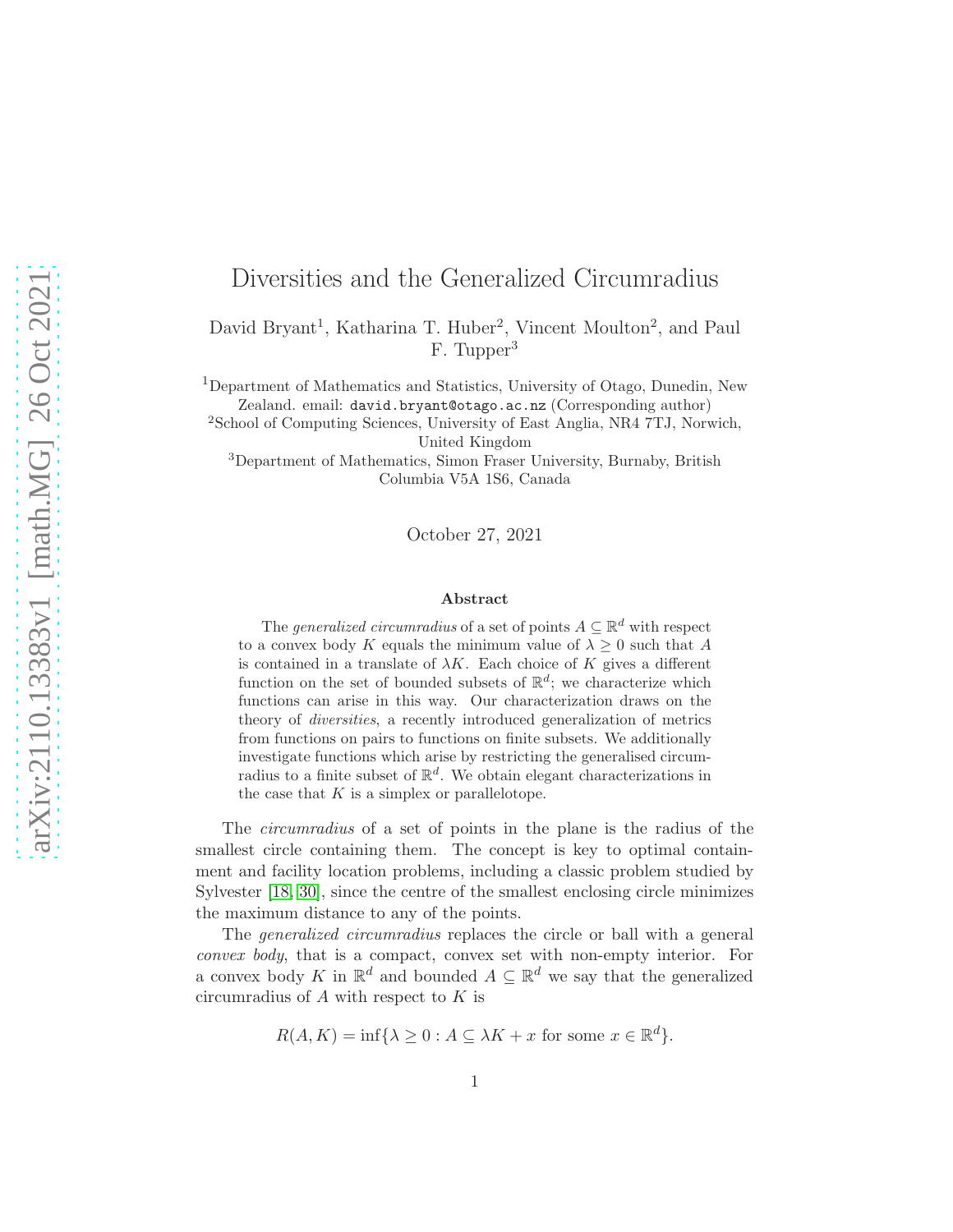In other words,  $R(A, K)$  equals the minimal amount that K must be scaled so that a translate covers A. The set K is called the kernel. See  $[2, 3, 19, 23]$  $[2, 3, 19, 23]$  $[2, 3, 19, 23]$  $[2, 3, 19, 23]$ for properties and inequalities related to the generalized circumradius and [\[4,](#page-19-2) [14,](#page-20-2) [15,](#page-20-3) [16,](#page-20-4) [24\]](#page-21-2) for computational results.

Our motivation for studying the generalized circumradius comes from connections with diversity theory. A (mathematical) diversity is an extension of the idea of a metric space. Instead of assigning values just to pairs of objects, a diversity assigns values to all finite sets of objects. More formally, a diversity is a pair  $(X, \delta)$  where X is a set and  $\delta$  a function from finite subsets of X to  $\mathbb{R}_{\geq 0}$  such that, for  $A, B, C$  finite,

- (D1)  $\delta(A) = 0$  if and only if  $|A| \leq 1$ .
- (D2) If  $B \neq \emptyset$  then  $\delta(A \cup C) \leq \delta(A \cup B) + \delta(B \cup C)$ .

Diversities were introduced in [\[9\]](#page-20-5). A consequence of  $(D1)$  and  $(D2)$  is that diversities are monotonic, that is, if  $A \subseteq B$  then  $\delta(A) \leq \delta(B)$ . Furthermore,  $\delta$  restricted to pairs satisfies the definition of a metric; we call this the metric induced by  $(X, \delta)$ . We say that a diversity  $(X, \delta)$  is finite if X is finite.

Many well-known functions on sets are diversities. Examples include

- 1. The diameter of a set
- 2. The length of a shortest Steiner tree connecting a set
- 3. The mean width of a set
- 4. The length of the shortest travelling salesman tour through a set
- 5. The  $L_1$  diversity (in  $\mathbb{R}^d$ )

$$
\delta(A) = \sum_{i=1}^{d} \max\{|a_i - b_i| : a, b \in A\}
$$

6. The circumradius of a set.

We show that the generalized circumradius is also a diversity:

**Theorem 5.** Let K be a convex body in  $\mathbb{R}^d$ . If we define  $\delta(A) = R(A, K)$ for all finite A then  $(\mathbb{R}^d, \delta)$  is a diversity.

In reference to the concept of a *Minkowski norm* we say that a diversity  $(\mathbb{R}^d, \delta)$  satisfying the conditions in Theorem [5](#page-6-0) is a *Minkowski diversity* with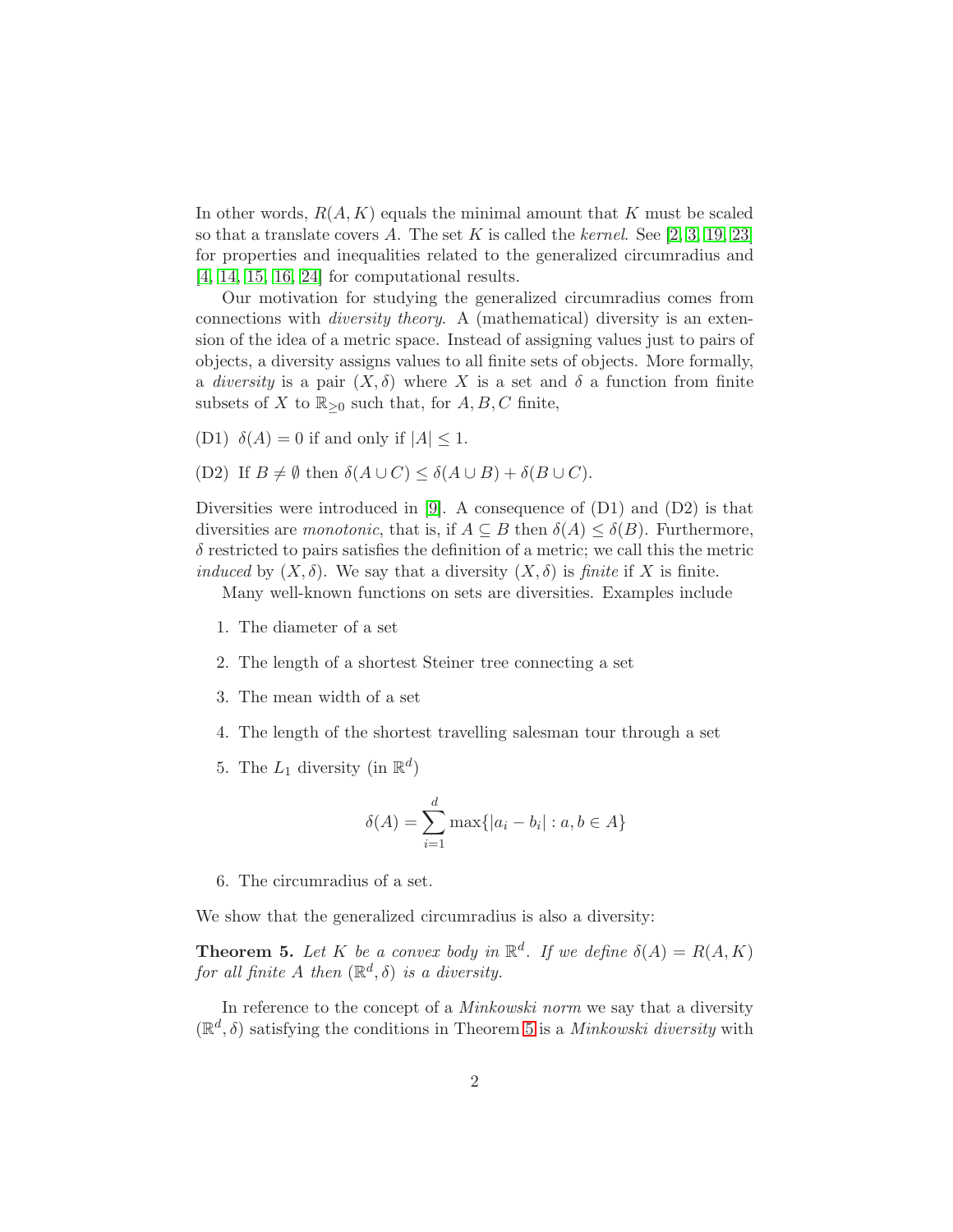$kernel K$ . It follows that a Minkowski diversity corresponds to a circumradius if and only if it is invariant to rotations.

Theorem [5](#page-6-0) connects the generalized circumradius to a growing and varied literature on diversity theory. The first diversity paper [\[9\]](#page-20-5) described diversity analogues to the metric tight span and metric hyperconvexity, leading to new results in analysis and fixed point theory [\[20,](#page-21-3) [25,](#page-21-4) [26\]](#page-21-5). It was shown in [\[10\]](#page-20-6) that results of  $[22]$  and others on embedding of finite metrics in  $L_1$  can be extended to diversities, with potential algorithmic gains. There is a direct analogue of the Urysohn metric space [\[7\]](#page-20-7) for diversities and work on diversity theory within model theory [\[8,](#page-20-8) [17\]](#page-20-9), lattice theory [\[6,](#page-19-3) [31\]](#page-21-7), image analysis [\[13\]](#page-20-10), machine learning [\[21\]](#page-21-8) and phylogenetics [\[5,](#page-19-4) [9,](#page-20-5) [28,](#page-21-9) [29\]](#page-21-10).

In this paper we are mainly concerned with characterizations and embeddings for Minkowski diversities—what characterizes these diversities and which finite diversities can be embedded into a Minkowski diversity. Such embeddings (possibly with distortion) should in future provide valuable graphical representations of diversities in addition to algorithmic and computational tools.

Regarding characterization we prove the following result. A real-valued function f on subsets of  $\mathbb{R}^d$  is said to be *sublinear* if

$$
f(A + B) \le f(A) + f(B)
$$
 for all A, B,  

$$
f(\lambda A) = \lambda f(A)
$$
 for all A and  $\lambda \ge 0$ ,

where  $A + B$  denotes the Minkowski sum.

**Theorem 8.** Let  $(\mathbb{R}^d, \delta)$  be a diversity. Then  $\delta$  is a Minkowski diversity if and only if  $\delta$  is sublinear and for all finite A, B there are  $a, b \in \mathbb{R}^d$  such that

 $\delta((A+a)\cup (B+b)) \leq \max\{\delta(A),\delta(B)\}.$ 

We also show that the last result extends beyond diversities to functions defined on bounded subsets of  $\mathbb{R}^d$ .

**Theorem 11.** Let f be a function on bounded subsets of  $\mathbb{R}^d$ . Then there is a convex body K such that  $f(A) = R(A, K)$  for all bounded A if and only if f is sublinear, monotonic, and f restricted to finite subsets is a Minkowski diversity.

Having characterized which diversities on  $\mathbb{R}^d$  are Minkowski diversities, we turn to the more difficult problem of characterizing which diversities can be isometrically embedded into Minkowski diversities. An isometric embedding of a diversity  $(X, \delta_1)$  into a diversity  $(\mathbb{R}^d, \delta_2)$  is a map  $\phi: X \to \mathbb{R}^d$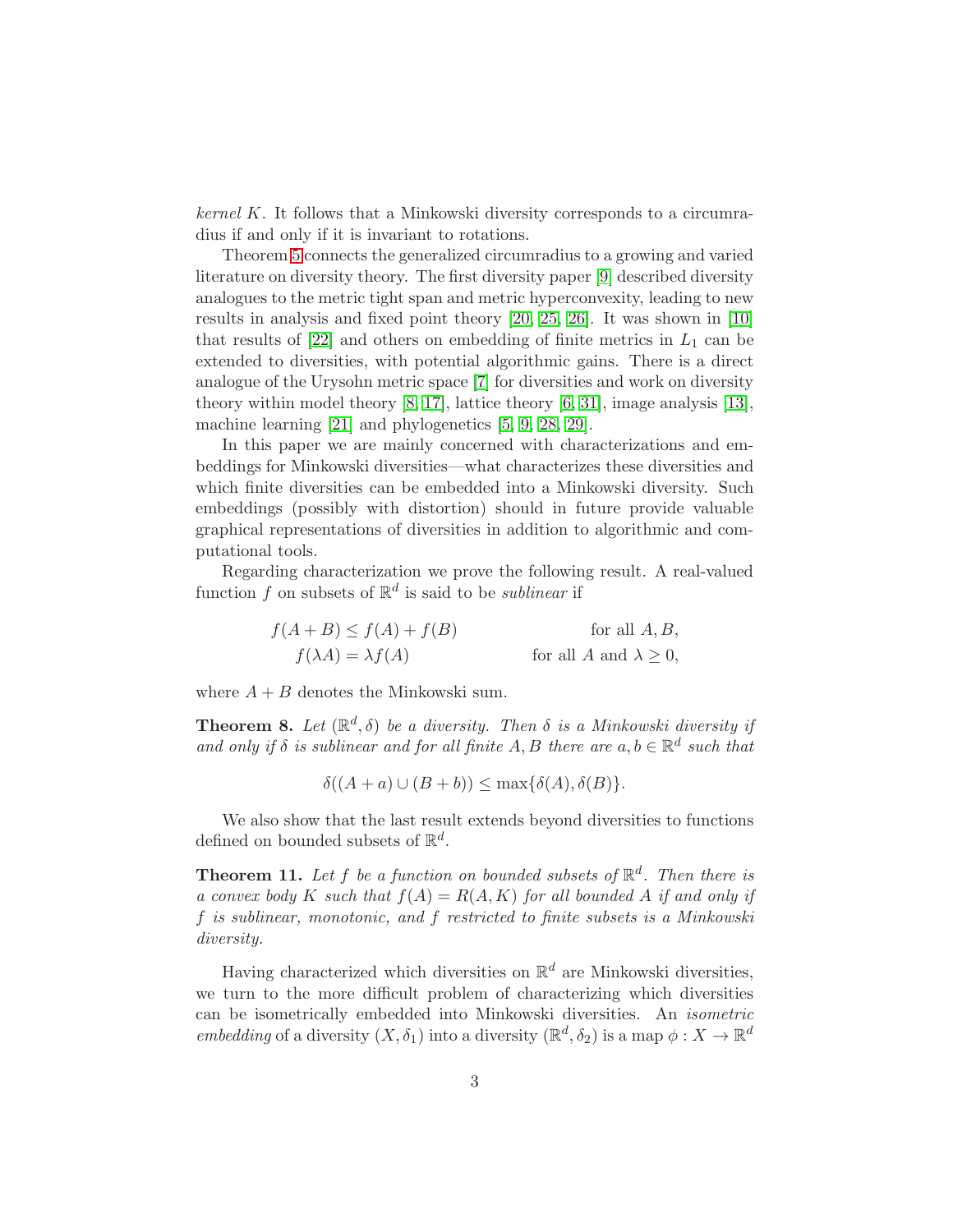such that  $\delta_1(A) = \delta_2(\phi(A))$  for all  $A \subseteq X$ . If such an isometric embedding exists then we say that  $(X, \delta_1)$  is *Minkowski-embeddable.* 

We provide a complete characterization of Minkowski-embeddability for symmetric diversities, the class of finite diversities for which the diversity of a set is determined by a function of it's cardinality.

**Theorem 14.** Let  $(X, \delta)$  be a finite, symmetric diversity. Then  $(X, \delta)$  is Minkowski-embeddable if and only if

$$
\frac{\delta(A)}{\delta(A \cup \{a\})} \ge \frac{|A|}{|A|+1}
$$

for all  $A \subseteq X$  and  $a \in X$ .

A consequence of the theorem is that, even though any diversity on three elements is Minkowski-embeddable, there exist diversities on four elements which are *not*.

We then investigate which finite diversities  $(X, \delta_1)$  can be embedded into the diversity  $(\mathbb{R}^d, \delta_2)$  when  $\delta_2$  is a Minkowski diversity with kernel K restricted to a particular class. A diversity  $(X, \delta)$  is a *diameter diversity* if  $\delta(A) = \max{\delta(\{a, a'\}) : a, a' \in A\}$  for all finite  $A \subseteq X$  [\[9\]](#page-20-5). The following characterization for when  $K$  is a cube (or non-degenerate transform of a cube) follows from an observation of [\[2\]](#page-19-0).

**Theorem 16.** A finite diversity  $(X, \delta)$  can be embedded in a Minkowski diversity with kernel equal to some parallelotope if and only if  $(X, \delta)$  is a diameter diversity.

The case when  $K$  is a simplex is more complex. We say that a finite diversity  $(X, \delta)$  is of negative type if

$$
\sum_{A\neq\emptyset}\sum_{B\neq\emptyset}x_Ax_B\delta(A\cup B)\leq 0
$$

for all zero-sum vectors  $x$  indexed by non-empty subsets of  $X$ . Diversities of negative type are analogous to metrics of negative type, and some of the metric properties transfer over [\[32\]](#page-22-0). For negative-type diversities we prove the following characterization.

**Theorem 17.** A finite diversity  $(X, \delta)$  can be embedded in a Minkowski diversity with kernel equal to some simplex if and only if  $(X, \delta)$  has negative type.

Significantly, the set of diversities with negative type is quite large, with the same dimension as the set of diversities on  $X$ . The result shows that the class of Minkowski diversities is even larger, potentially opening up possibilities for quite general theoretical and algorithmic results.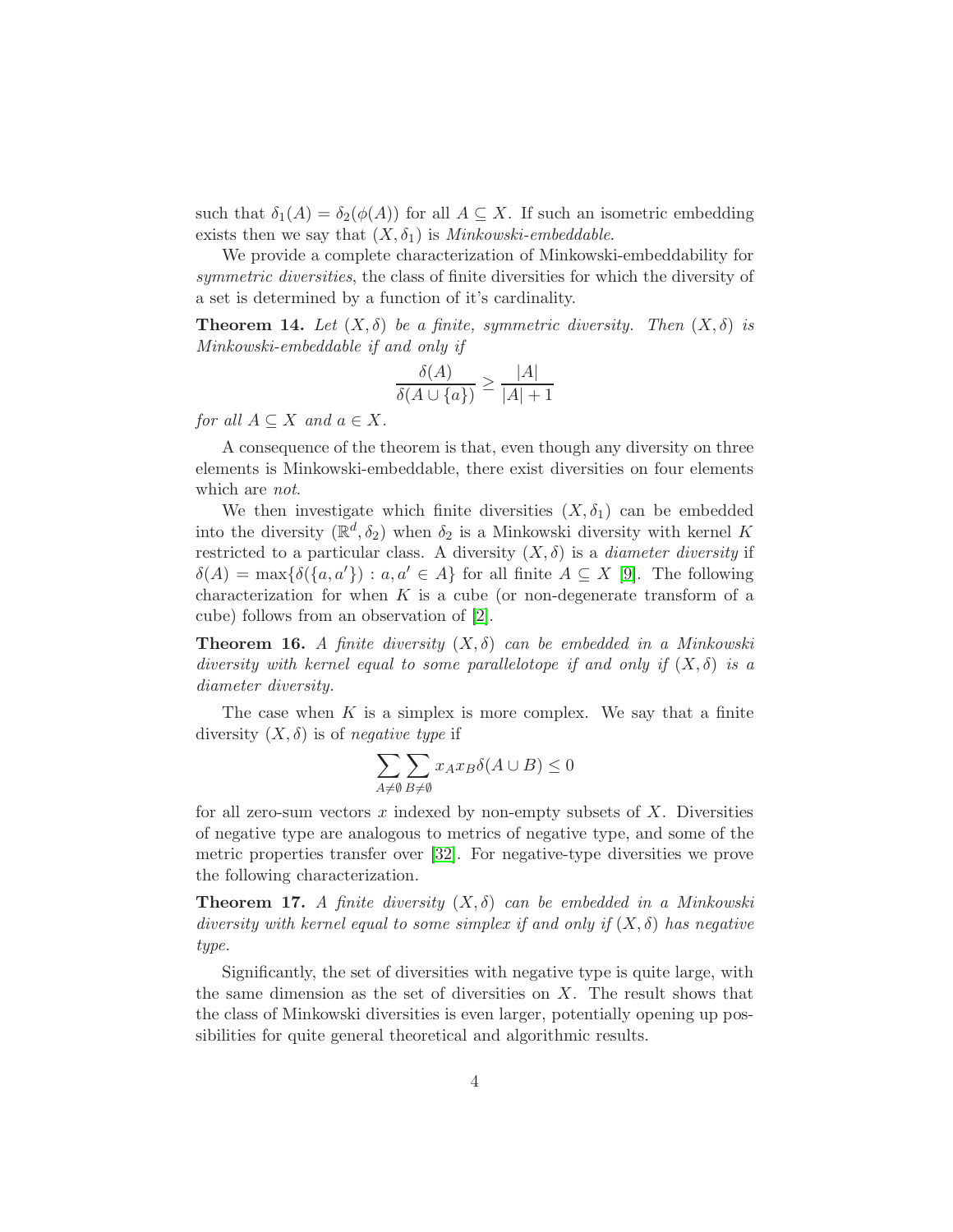# 1 The generalized circumradius

In this section we collect together a number of fundamental results about the generalized circumradius. We begin with several observations from [\[18\]](#page-20-0) (Proposition 3.2). Let  $conv(A)$  denote the convex hull of A.

<span id="page-4-0"></span>**Proposition 1.** Let  $A, A', B$  be bounded subsets of  $\mathbb{R}^d$ , let  $K, K'$  be convex bodies in  $\mathbb{R}^d$ . Then

- (a) If  $A \subseteq A'$  and  $K' \subseteq K$  then  $R(A, K) \leq R(A', K')$ .
- (b) If conv(A) = conv(A') then  $R(A, K) = R(A', K)$ .
- (c)  $R(A+B, K) \leq R(A, K) + R(B, K)$  with equality if  $B = \alpha K$  for some  $\alpha \geq 0$ .
- (d)  $R(A+x, K+y) = R(A, K)$  for all  $x, y \in \mathbb{R}^d$ .
- (e)  $R(\alpha A, \beta K) = (\alpha/\beta)R(A, K)$  for  $\alpha, \beta > 0$ .

An indirect consequence of Helly's theorem is that for bounded  $A \subseteq \mathbb{R}^d$ and a convex body K we can find a small subset  $A' \subseteq A$  such that  $|A'| \leq$  $d+1$  and  $R(A', K) = R(A, K)$  [?]. The following more general result was established in [\[2\]](#page-19-0).

<span id="page-4-1"></span>**Proposition 2.** Suppose that  $A \subset \mathbb{R}^d$  is bounded and K is a convex body. For all  $\epsilon \geq 0$  there exists  $A' \subseteq A$  such that  $|A'| \leq \left[\frac{d}{1+\epsilon}\right]$  $\frac{d}{1+\epsilon}$  + 1 and

$$
R(A', K) \le R(A, K) \le (1 + \epsilon)R(A', K).
$$

Note that for particular choices of  $K$  there can be much smaller bounds on |A'|. For example, when K is the Euclidean ball in  $\mathbb{R}^d$  we have for all bounded  $A \subset \mathbb{R}^d$  and  $\epsilon > 0$  that there is a subset  $A' \subseteq A$  such that  $R(A, K) \leq R(A', K)$  and

$$
|A'| \le \left\lceil \frac{1}{2\epsilon + \epsilon^2} \right\rceil + 1.
$$

This bound is independent of the dimension d.

We will make use of the following general property for Minkowski addi-tion which is established during the proof of Theorem 4.1 in [\[2\]](#page-19-0). Let  $A \subseteq \mathbb{R}^d$ be any set with cardinality  $k + 1$ ,  $k \ge 2$ , and zero sum. Then

$$
A \subseteq \frac{k}{(k+1)(k-1)} \sum_{a \in A} \text{conv}(A \setminus \{a\}).
$$

Combining this observation with Proposition [1](#page-4-0)  $(d)$ ,  $(b)$  and  $(c)$  we have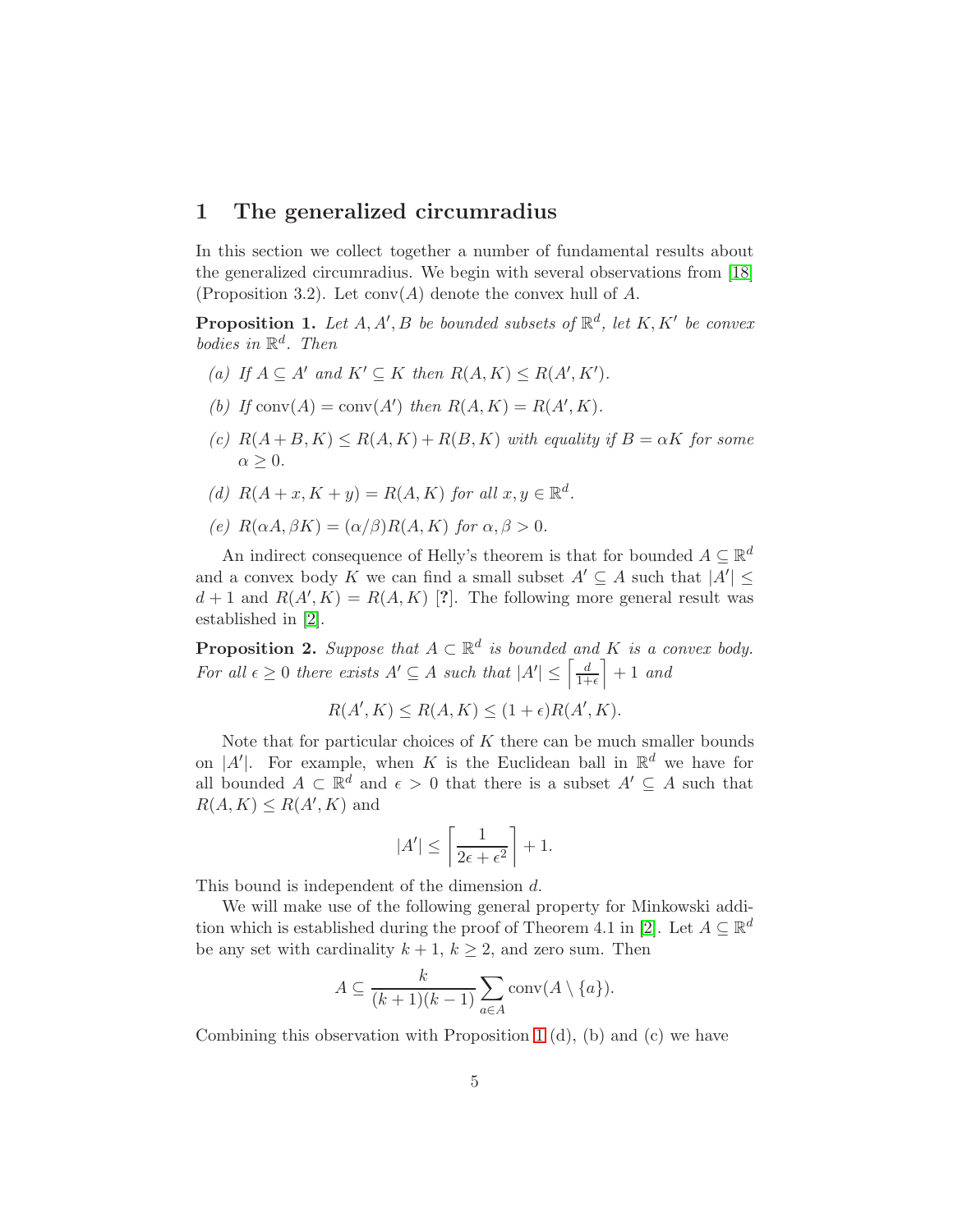<span id="page-5-1"></span>**Proposition 3.** Suppose  $A \subset \mathbb{R}^d$ ,  $|A| = k + 1$  and K is a convex body. Then

$$
R(A, K) \le \frac{k}{(k+1)(k-1)} \sum_{a \in A} R(A \setminus \{a\}, K).
$$

Finally, given two subsets  $A \subseteq \mathbb{R}^p$  and  $B \subseteq \mathbb{R}^q$  we let  $A \times B$  denote the Cartesian product

$$
A \times B = \{(a, b) : a \in A, b \in B\}.
$$

For  $C \subseteq \mathbb{R}^p \times \mathbb{R}^q$  we define the two projection operators

$$
\pi_1(C) = \{c_1 \in \mathbb{R}^p : (c_1, c_2) \in C \text{ for some } c_2\}
$$
  

$$
\pi_2(C) = \{c_2 \in \mathbb{R}^q : (c_1, c_2) \in C \text{ for some } c_1\}.
$$

The following result will be useful for questions regarding embeddings.

<span id="page-5-0"></span>**Proposition 4.** Let A be a bounded subset of  $\mathbb{R}^p \times \mathbb{R}^q$ . If B and C are convex bodies in  $\mathbb{R}^p$  and  $\mathbb{R}^q$  respectively, then

$$
R(A, B \times C) = \max\{R(\pi_1(A), B), R(\pi_2(A), C)\}.
$$

*Proof.* Suppose  $\lambda = R(A, B \times C)$  and that

$$
A + (a_1, a_2) \subseteq \lambda(B \times C).
$$

Applying  $\pi_1$  and  $\pi_2$  to both sides gives

$$
\pi_1(A) + a_1 \subseteq \lambda B
$$

and

$$
\pi_2(A) + a_2 \subseteq \lambda C.
$$

Hence  $\max\{R(\pi_1(A), B), R(\pi_2(A), C)\} \le R(A, B \times C)$ .

Conversely, if  $\lambda = \max\{R(\pi_1(A), B), R(\pi_2(A), C)\}\$ , then there are  $a_1, a_2$ such that

$$
\pi_1(A) + a_1 \subseteq \lambda B
$$
  

$$
\pi_2(A) + a_2 \subseteq \lambda C.
$$

We then have

$$
A + (a_1, a_2) \subseteq \pi_1(A) \times \pi_2(A) + (a_1, a_2)
$$
  
= 
$$
(\pi_1(A) + a_1) \times (\pi_2(A) + a_2)
$$
  

$$
\subseteq \lambda(B \times C)
$$

so that  $R(A, B \times C) \le \max\{R(\pi_1(A), B), R(\pi_2(A), C)\}.$ 

 $\Box$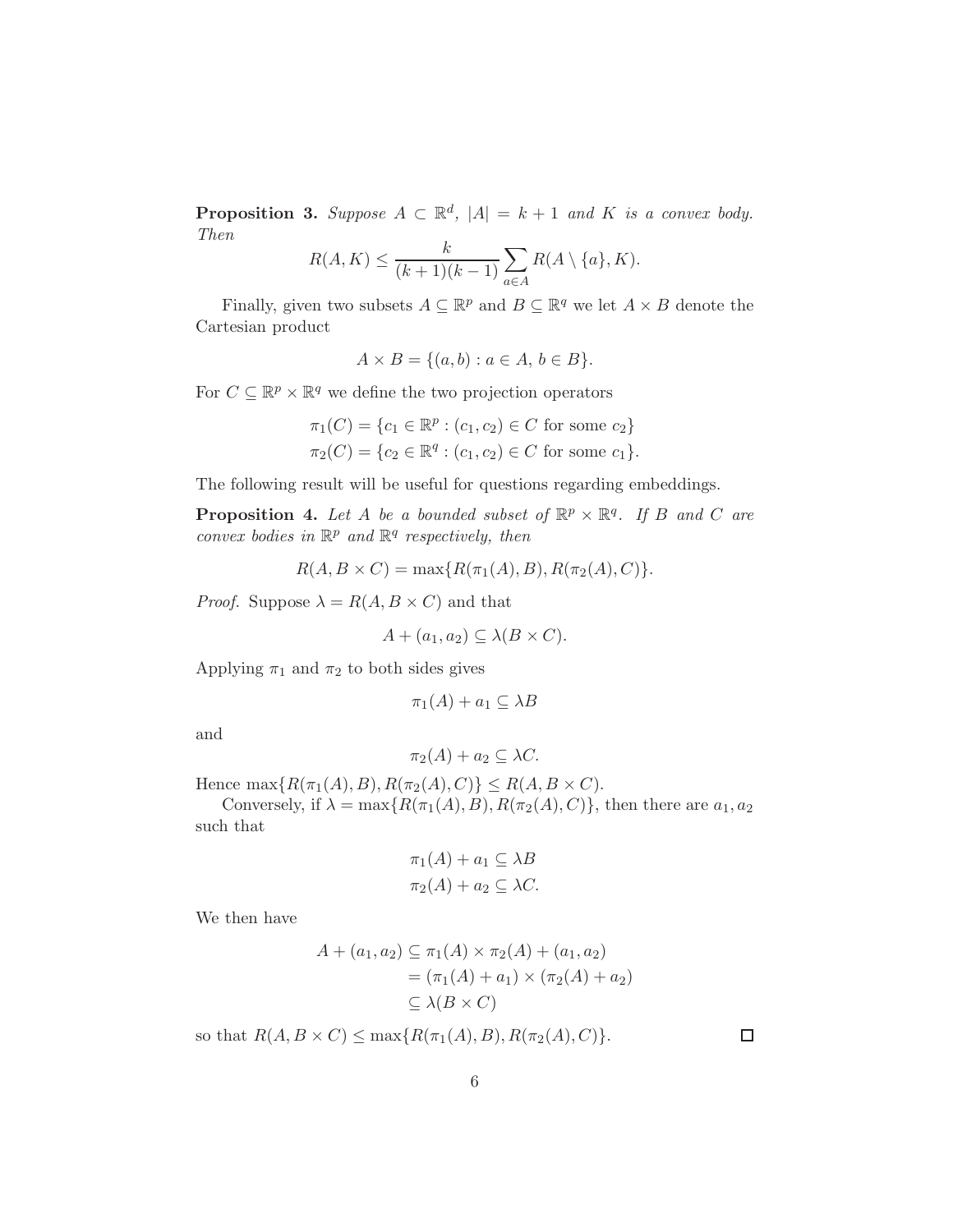# 2 Characterization of Minkowski diversities

We begin this section by proving the first main result connecting the theory of generalized circumradii with diversity theory.

<span id="page-6-0"></span>**Theorem 5.** Let K be a convex body in  $\mathbb{R}^d$ . If  $\delta(A) = R(A, K)$  for all finite A, then  $(\mathbb{R}^d, \delta)$  is a diversity.

*Proof.* Clearly  $\delta(A) \geq 0$  for all A and  $\delta(A) = R(A, C) = 0$  if and only if  $|A| \leq 1$  $|A| \leq 1$ . Hence (D1) holds. By Proposition 1 (a),  $R(A, C)$  is monotonic in A.

Suppose A and B are finite subsets of  $\mathbb{R}^d$  and  $x \in A \cap B$ . Then  $(A-x) =$  $(A-x)+0 \subseteq (A-x)+(B-x)$  and  $(B-x)=0+(B-x) \subseteq (A-x)+(B-x)$ . Hence

$$
(A-x)\cup (B-x)\subseteq (A-x)+(B-x),
$$

and so by Proposition [1](#page-4-0) (d) and (c),

$$
\delta(A \cup B) = \delta((A \cup B) - x)
$$
  
=  $\delta((A - x) \cup (B - x))$   
 $\leq \delta(A - x) + \delta(B - x)$   
=  $\delta(A) + \delta(B)$ .

This fact, together with monotonicity, implies the diversity triangle inequality (D2).

 $\Box$ 

In the rest of this section we focus on characterizing which diversities on  $\mathbb{R}^d$  can be obtained in this way (Theorem [8\)](#page-8-0).

Let  $\mathcal B$  denote the Euclidean unit ball in  $\mathbb R^d$ . The *Hausdorff* distance on (bounded) subsets of  $\mathbb{R}^d$  is given by

$$
d_H(A, B) = \inf \{ \lambda : A \subseteq B + \lambda B \text{ and } B \subseteq A + \lambda B \},
$$

see [\[27\]](#page-21-11). We note that  $d_H$  becomes a metric when restricted to compact sets.

A diversity  $(\mathbb{R}^d, \delta)$  is *sublinear* if  $\delta$  is a sublinear function. Note that finite sublinear diversities are closely related to *set-norms* [?, Def. 2.1]. Sublinearity has several important consequences for diversities.

<span id="page-6-1"></span>**Proposition 6.** Let  $(\mathbb{R}^d, \delta)$  be a sublinear diversity. Then

(a)  $\delta$  is translation invariant:  $\delta(A+x) = \delta(A)$  for all x.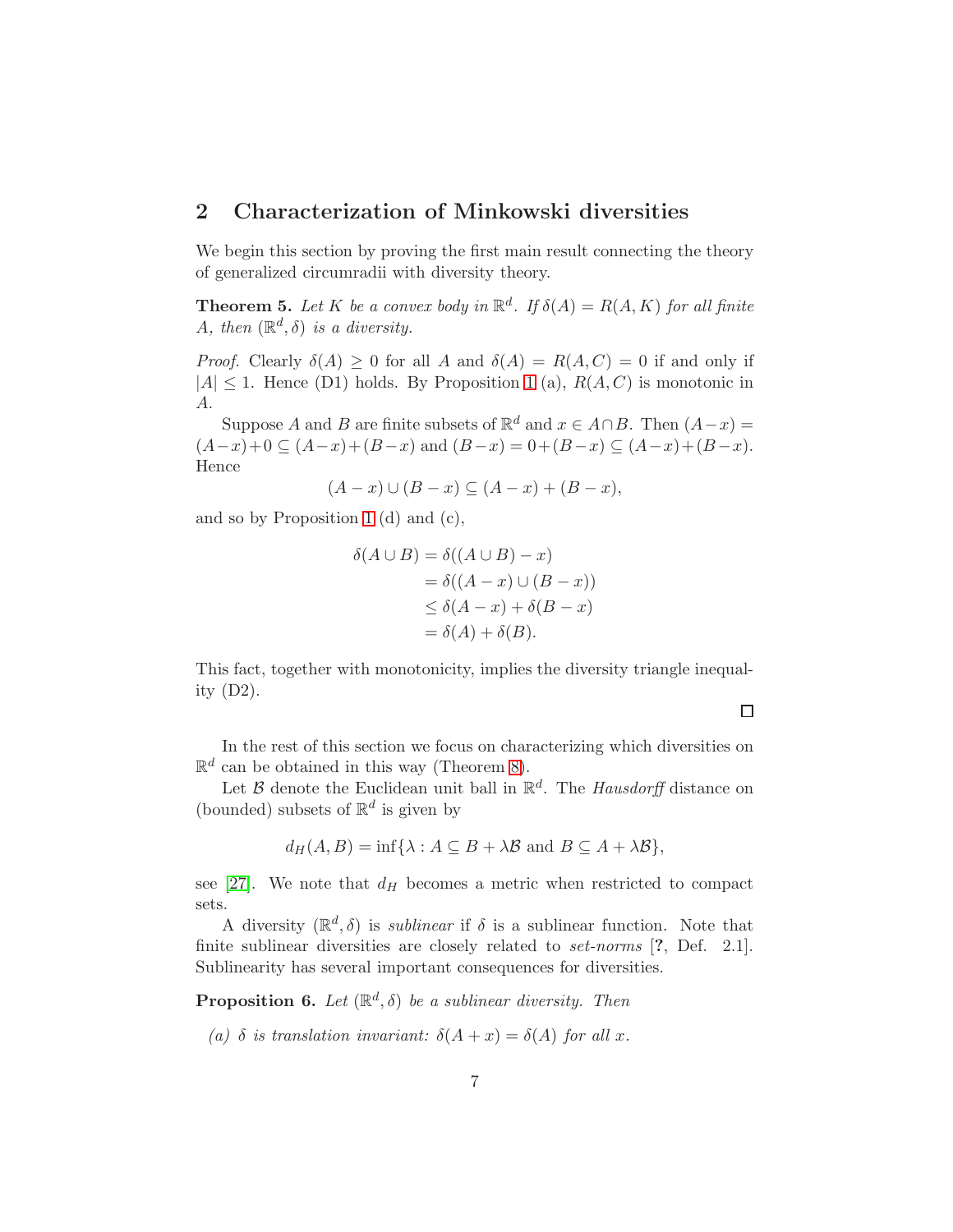- (b)  $\delta$  is determined by the convex hull: if A, B finite in  $\mathbb{R}^d$  and  $\text{conv}(A) =$ conv(B), then  $\delta(A) = \delta(B)$ .
- (c)  $\delta$  is continuous with respect to the Hausdorff metric.

Proof. (a) By (D1) and sublinearity, we have

$$
\delta(A + x) \le \delta(A) + \delta({x}) = \delta(A), \text{ and}
$$

$$
\delta(A) \le \delta(A + x) + \delta({-x}) = \delta(A + x).
$$

(b) First consider an arbitrary  $x \in \text{conv}(A)$ . There are non-negative  $\{\lambda_a\}_{a \in A}$ summing to one such that

$$
x=\sum_a \lambda_a a
$$

and hence

$$
x \in \sum_a \lambda_a A.
$$

We also have  $A \subseteq \sum_a \lambda_a A$  so that

$$
\delta(A) \le \delta(A \cup \{x\}) \le \delta\left(\sum_{a} \lambda_a A\right) \le \sum_{a} \lambda_a \delta(A) = \delta(A).
$$

For the general result we just observe that by repeatedly applying the same idea gives

$$
\delta(A) = \delta(A \cup B) = \delta(B).
$$

(c) Let H denote the vertices of the hypercube  $\{-1,1\}^d$ . Given  $\epsilon > 0$ , if  $d_H(A, B) < \frac{\epsilon}{\delta(B)}$  $\frac{\epsilon}{\delta(H)}$  then

$$
A \subseteq B + \frac{\epsilon}{\delta(H)} \mathcal{B}
$$

so there is finite  $C \subseteq \mathcal{B}$  such that

$$
A \subseteq B + \frac{\epsilon}{\delta(H)}C \subseteq B + \frac{\epsilon}{\delta(H)}(C \cup H).
$$

Note that  $C \subseteq \text{conv}(H)$  so  $\text{conv}(C \cup H) = \text{conv}(H)$ . By sublinearity and monotonicity (as  $\delta$  is a diversity) and part (b) we have

$$
\delta(A) \le \delta(B) + \frac{\epsilon}{\delta(H)}\delta(C \cup H) = \delta(B) + \frac{\epsilon}{\delta(H)}\delta(H)
$$

A symmetric argument gives  $\delta(B) \leq \delta(A) + \epsilon$ .

 $\Box$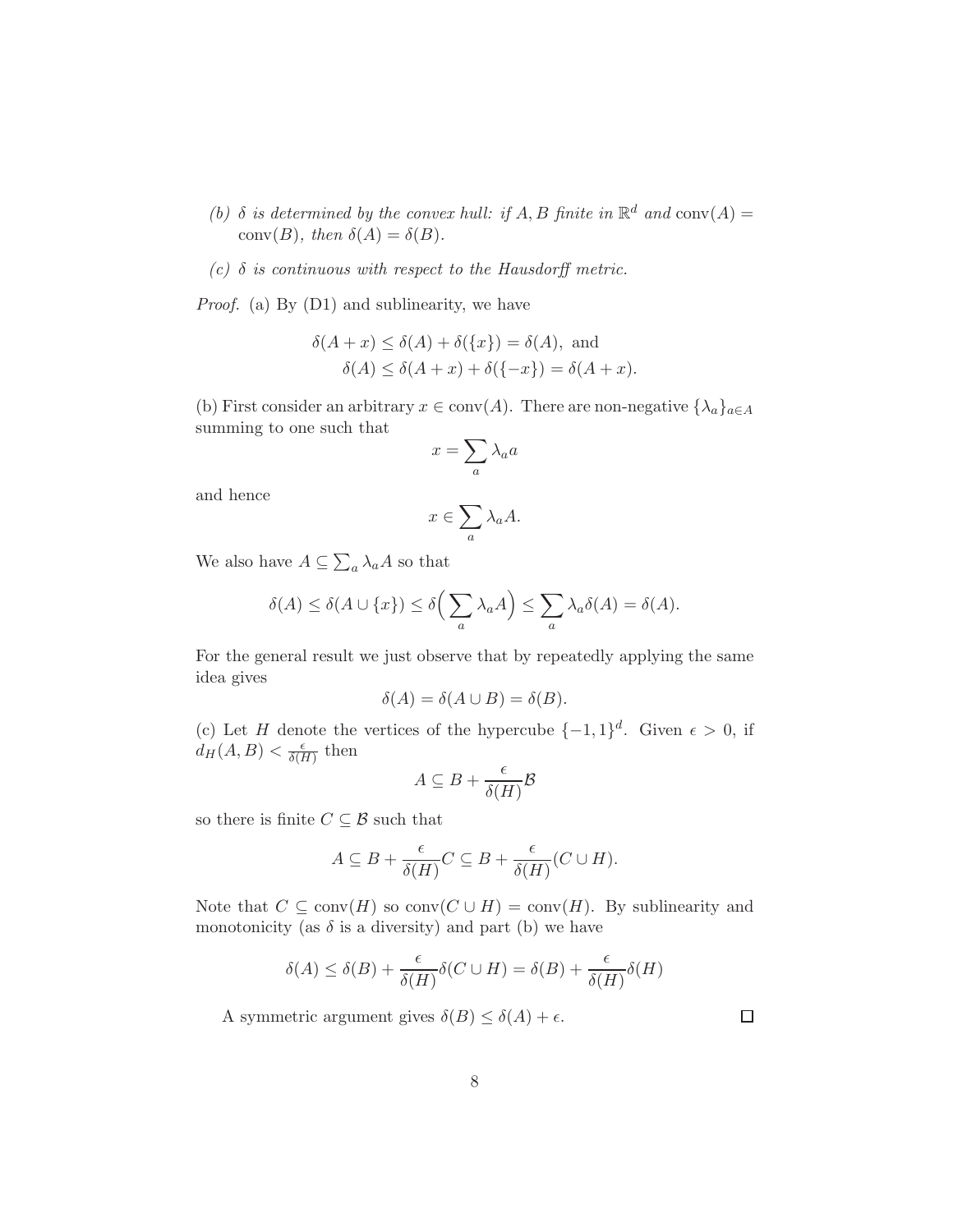A key idea in the proof of Theorem [8](#page-8-0) is that we can extend a sublinear diversity  $(\mathbb{R}^d, \delta)$  to a function on convex bodies in  $\mathbb{R}^d$ . More specifically, given a sublinear diversity  $\delta$ , define the function  $\tilde{\delta}$  on the set of convex bodies in  $\mathbb{R}^d$  by setting

$$
\tilde{\delta}(P) = \delta(\text{Vert}(P))
$$

for all polytopes P with vertex set  $Vert(P)$  and

$$
\tilde{\delta}(K) = \lim_{n \to \infty} \tilde{\delta}(P_n)
$$

for any convex body K and sequence  $P_1, P_2, \ldots$  of polytopes converging under the Hausdorff metric to  $K$ . As a consequence of Proposition [6](#page-6-1) part (c) we immediately obtain

<span id="page-8-2"></span>**Lemma 7.** Given a sublinear diversity  $\delta$ , the function  $\tilde{\delta}$  is well-defined.

Using this observation, we now prove the main theorem for this section.

<span id="page-8-0"></span>**Theorem 8.** Let  $(\mathbb{R}^d, \delta)$  be a diversity. Then  $(\mathbb{R}^d, \delta)$  is a Minkowski diversity if and only if  $\delta$  is sublinear and for all finite A, B there are  $a, b \in \mathbb{R}^d$ such that

<span id="page-8-1"></span>
$$
\delta((A+a)\cup(B+b)) \le \max\{\delta(A), \delta(B)\}.
$$
 (1)

*Proof.* Suppose that  $(\mathbb{R}^d, \delta)$  is a Minkowski diversity, so that there is a convex body K such that  $\delta(A) = R(A, K)$  for all finite A. Sublinearity is given by Proposition [1](#page-4-0) parts (c) and (e). Given finite A and B, there are  $a, b \in \mathbb{R}^d$ such that  $A \subseteq \delta(A)K - a$  and  $B \subseteq \delta(B)K - b$ . Hence

$$
(A + a) \cup (B + b) \subseteq \max\{\delta(A), \delta(B)\}K
$$

and again applying sublinearity,

$$
\delta((A+a)\cup(B+b)) \le \max\{\delta(A),\delta(B)\}\delta(K) = \max\{\delta(A),\delta(B)\}.
$$

Now suppose that  $(\mathbb{R}^d, \delta)$  is sublinear and satisfies [\(1\)](#page-8-1) for all finite A, B. Let

$$
\rho = \max \left\{ \frac{\|x\|}{\delta(\{0, x\})} : x \neq 0 \right\} = \max \left\{ \frac{1}{\delta(\{0, x\})} : \|x\| = 1 \right\}.
$$

Then  $0 < \rho < \infty$  and  $||x - y|| \leq \rho \delta({x, y})$  for all  $x, y$ .

We show that for any convex bodies L, K and the function  $\tilde{\delta}$  in Lemma [7](#page-8-2) there is an  $x$  such that

$$
\tilde{\delta}(K \cup (L+x)) \le \max{\{\tilde{\delta}(K), \tilde{\delta}(L)\}}.
$$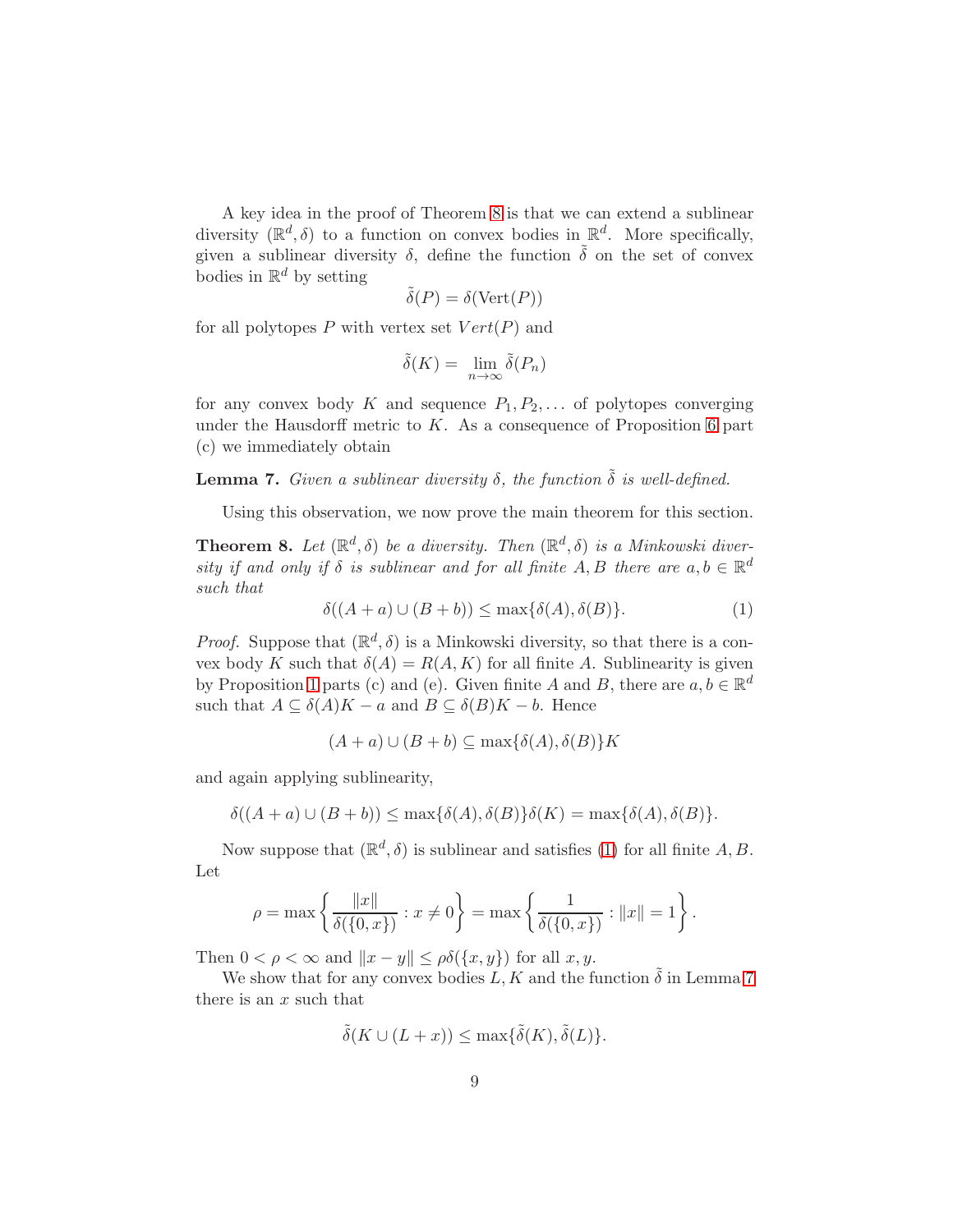Suppose that  $K_1, K_2, \ldots$  is a sequence of finite subsets of K such that conv $(K_n) \to K$  and  $L_1, L_2, \ldots$  is a sequence of finite subsets of L such that conv $(L_n) \to L$ . Applying [\(1\)](#page-8-1) and translation invariance of  $\delta$  we have that for each *n* there is an  $x_n$  such that

$$
\delta(K_n \cup (L_n + x_n)) \le \max\{\delta(K_n), \delta(L_n)\}.
$$

Fix  $k \in K$  and  $\ell \in L$ . Then for each  $n \geq 1$  there are  $k_n \in K_n$  and  $\ell_n \in L_n$  such that  $||k_n - k|| \le d_H(K_n, K)$  and  $||\ell_n - \ell|| \le d_H(L_n, L)$ . Hence  $k_n \to k$  and  $\ell_n \to \ell$ . We then have

$$
||x_n - (k_n - \ell_n)|| = ||(x_n + \ell_n) - k_n|| \le \rho \delta(K_n \cup (L_n + x_n)) \le \max{\{\delta(K_n), \delta(L_n)\}}
$$

for n. As  $(k_n - \ell_n) \to (k - \ell)$  and  $\max{\{\delta(K_n), \delta(L_n)\}} \to \max{\{\tilde{\delta}(K), \tilde{\delta}(L)\}}$  the set  $\{x_1, x_2, x_3, \ldots\}$  is bounded. Let  $x_{i_1}, x_{i_2}, \ldots$  be a convergence subsequence and let  $x$  be its limit. By continuity,

$$
\tilde{\delta}(K \cup (L+x)) \le \max{\{\tilde{\delta}(K), \tilde{\delta}(L)\}},
$$

which proves the claim.

Now, let K be a convex body with maximum volume such that  $\delta(K) \leq 1$ . This exists because the set of convex bodies satisfying  $\delta(K) \leq 1$  is closed under the Hausdorff metric, and both volume and  $\delta$  are continuous with respect to the Hausdorff metric [\[27,](#page-21-11) Sec 1.8]. Then  $K \subseteq K'$  together with  $\tilde{\delta}(K') = 1$  implies  $K = K'$ . We claim that  $R(A, K) = 1$  for all finite A such that  $\delta(A) = 1$ .

Let A be finite with  $\delta(A) = 1$ . There is an x such that

$$
\tilde{\delta}(K \cup (\text{conv}(A) + x)) \le \max\{\tilde{\delta}(K), \tilde{\delta}(A)\} = 1.
$$

As K is maximal and  $\delta(K \cup (\text{conv}(A) + x)) = 1$  we have

$$
K = K \cup (\text{conv}(A) + x)
$$

and so  $A + x \subseteq K$  and  $R(A, K) \leq 1$ . On the other hand, if there is some  $\lambda \geq 0$  and  $z \in \mathbb{R}^d$  such that  $A \subseteq \lambda K + z$  then

$$
\delta(A) = \tilde{\delta}(A) \le \tilde{\delta}(\lambda K + z) = \lambda \tilde{\delta}(K) = \lambda,
$$

showing that  $R(A, K) \geq 1$ . Hence  $R(A, K) = 1$ , as claimed.

It follows that  $\delta(A) = R(A, K)$  when  $\delta(A) = 1$ .

More generally, suppose  $\delta(A) = d$ . The case  $d = 0$  is straightforward, as then  $|A| \leq 1$ . If  $d > 0$  then, by sublinearity,  $\delta(A) = d\delta(\frac{1}{d}A) = dR(\frac{1}{d}A, K) =$  $R(A, K)$ .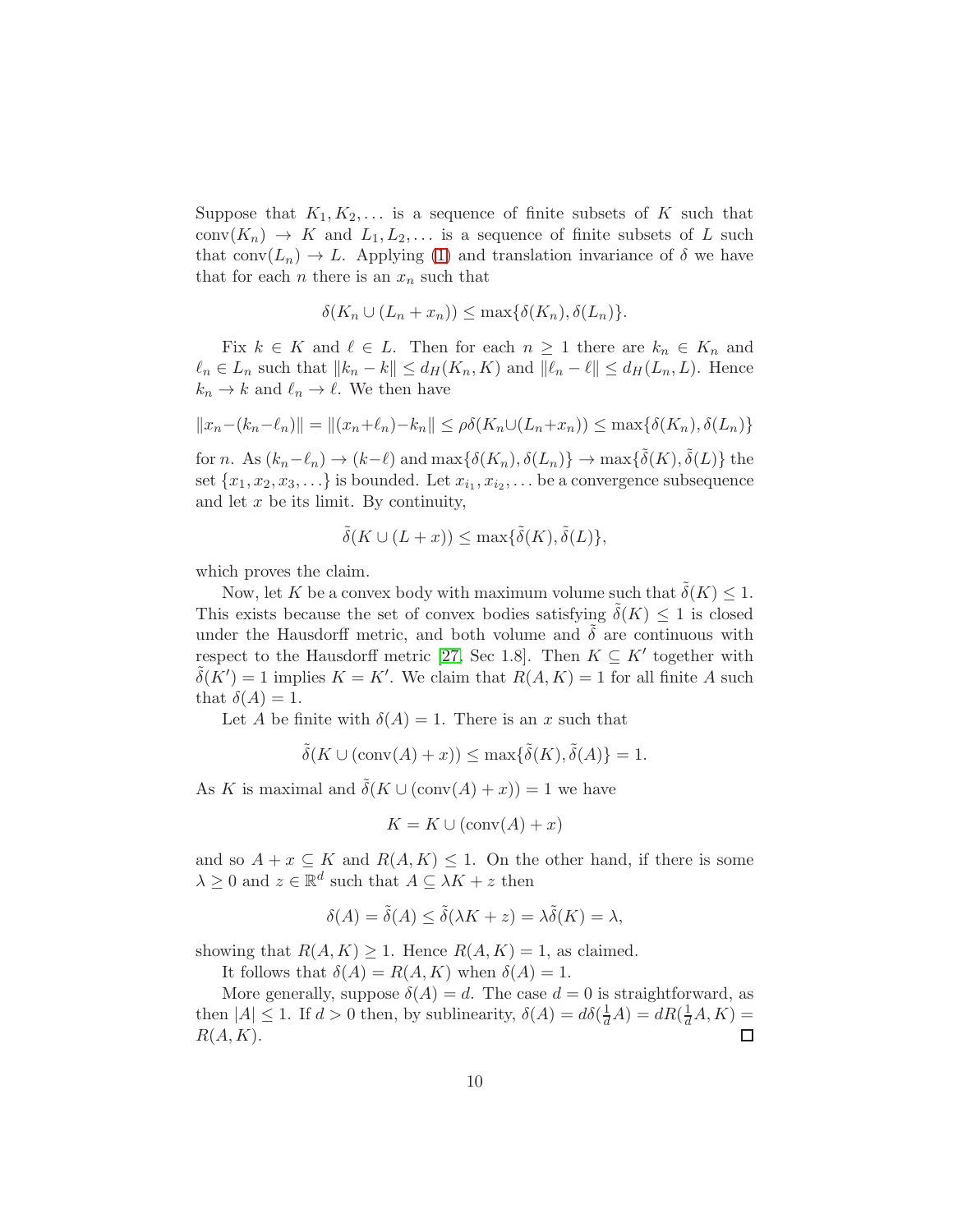The set of diversities on  $\mathbb{R}^d$ , and indeed the the set of sublinear diversities on  $\mathbb{R}^d$ , are both convex. Condition [\(1\)](#page-8-1) in Theorem [8](#page-8-0) suggests that the set of Minkowski diversities on  $\mathbb{R}^d$  is not convex.

**Corollary 9.** The set of Minkowski diversities on  $\mathbb{R}^d$ ,  $d \geq 2$ , is not convex.

*Proof.* We first establish this for  $d = 2$ . Let

$$
A = \left\{ \begin{bmatrix} 1 \\ 0 \end{bmatrix}, \begin{bmatrix} 0 \\ 1 \end{bmatrix}, \begin{bmatrix} 1 \\ 1 \end{bmatrix} \right\}
$$

$$
B = \left\{ \begin{bmatrix} 1 \\ 0 \end{bmatrix}, \begin{bmatrix} 2 \\ 0 \end{bmatrix}, \begin{bmatrix} 1 \\ 1 \end{bmatrix} \right\}
$$

and  $B'=B+\begin{bmatrix} -1\\ 1 \end{bmatrix}$ 1 . Let  $K = \text{conv}(A \cup B)$  and  $K' = \text{conv}(A \cup B')$ . Then

$$
R(A, K) = R(A, K') = R(B, K) = R(B, K') = 1.
$$

If  $x = 0$  then  $R(A \cup (B + x), K) = 1$ , otherwise  $R(A \cup (B + x), K) > 1$ . If  $x = \begin{bmatrix} -1 \\ 1 \end{bmatrix}$ 1 then  $R(A \cup (B + x), K') = 1$ , otherwise  $R(A \cup (B + x), K') > 1$ . Hence we have

$$
\frac{1}{2}R(A,K) + \frac{1}{2}R(A,K') = \frac{1}{2}R(B,K) + \frac{1}{2}R(B,K') = 1
$$

but for all  $x$ 

$$
\frac{1}{2}R(A \cup (B + x), K) + \frac{1}{2}R(A \cup (B + x), K') > 1.
$$

By Theorem [8,](#page-8-0) the diversity  $(X, \delta)$  given by  $\delta(Y) = \frac{1}{2}R(Y, K) + \frac{1}{2}R(Y, K')$ for all Y is not a Minkowski diversity.

For  $d > 2$ , in the above argument we replace K and K' with their product with the unit hypercube in  $\mathbb{R}^{d-2}$ , and append  $d-2$  zeros to the elements in  $A$  and  $B$  and to  $x$ .  $\Box$ 

### 3 Characterising the general circumradius

In this section, we characterize functions  $f$  for which there is a convex body K such that  $f(A) = R(A, K)$  for all bounded A, noting that in the previous section we only considered finite A. The main idea behind the proof is to show that a sublinear, monotonic function is Hausdorff continuous, after which the result follows almost immediately from Theorem [8.](#page-8-0)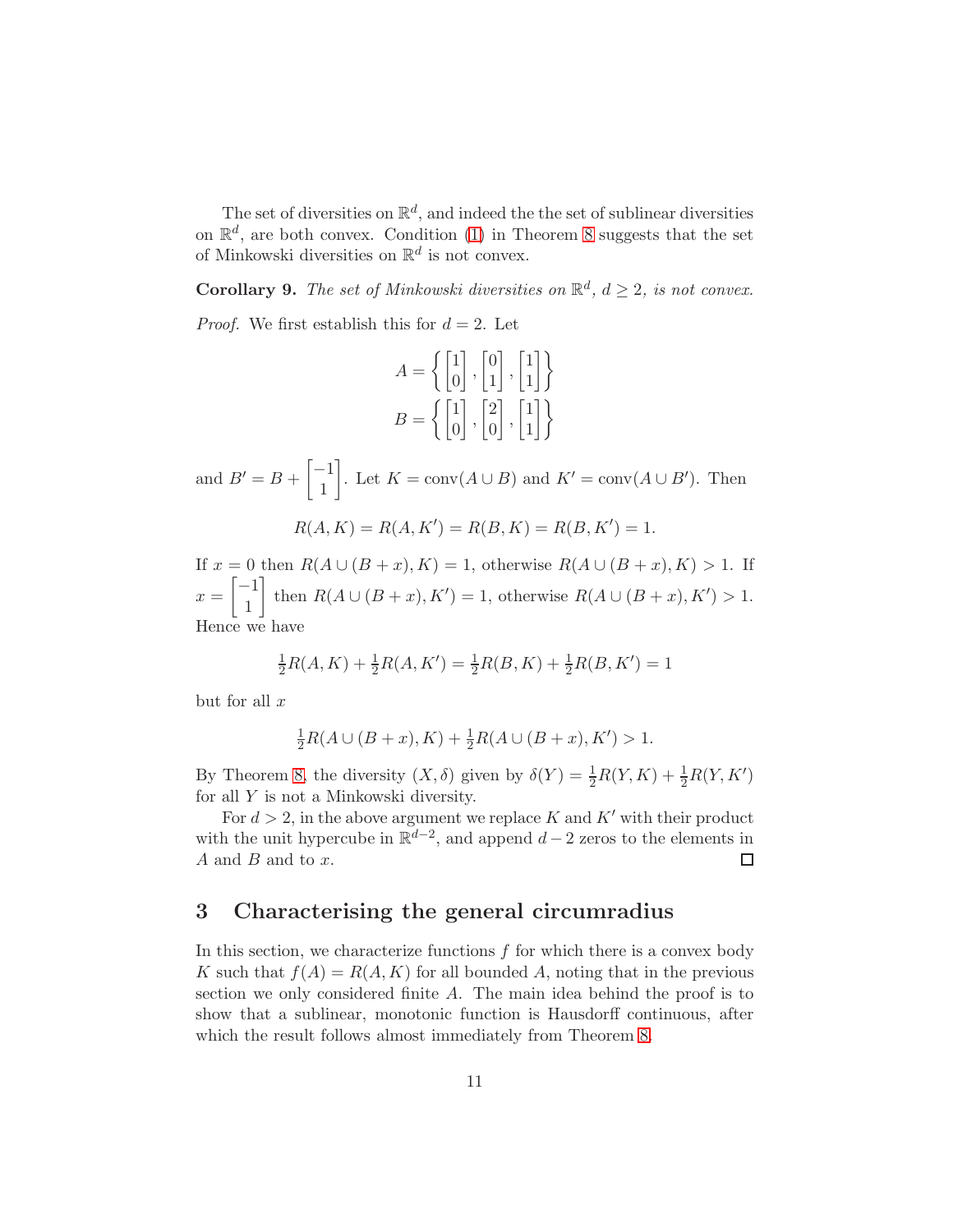<span id="page-11-0"></span>Lemma 10. Let f be a sublinear, monotonic function on bounded subsets of  $\mathbb{R}^d$ . Then f is Hausdorff continuous.

*Proof.* Let B denote the Euclidean unit ball in  $\mathbb{R}^d$ , let  $b = f(\mathcal{B})$  and let  $\epsilon > 0$ . Then for any bounded A, B such that  $d_H(A, B) \leq \frac{\epsilon}{b}$  we have

$$
f(A) \le f\left(B + \frac{\epsilon}{b}\mathcal{B}\right) \le f(B) + \epsilon
$$

and

$$
f(B) \le f\left(A + \frac{\epsilon}{b}\mathcal{B}\right) \le f(A) + \epsilon.
$$

**Theorem 11.** Let f be a function on bounded subsets of  $\mathbb{R}^d$ . Then there is a convex body K such that  $f(A) = R(A, K)$  for all bounded A if and only if f is sublinear, monotonic, and f restricted to finite subsets is a Minkowski diversity.

Proof. Necessity follows from the arguments used for Theorem [8.](#page-8-0)

Suppose that  $f$  is sublinear and monotonic, and  $f$  restricted to finite subsets is a Minkowski diversity. By Lemma [10,](#page-11-0) f is Hausdorff continuous. Let A be a bounded subset of  $\mathbb{R}^d$ . Then  $f(\overline{A}) = f(A)$ , where  $\overline{A}$  denotes the topological closure of A.

By Theorem [8](#page-8-0) there is a convex body K such that  $f(B) = R(B, K)$  for any finite B. Given any natural number  $n \geq 1$  there is a finite cover of  $\overline{A}$ by balls of radius  $\frac{1}{n}$ . Let  $A_n$  denote the set of centres of those balls, so that  $A_n \to \overline{A}$ . We then have

$$
f(A) = f(\overline{A}) = \lim_{n \to \infty} f(A_n) = \lim_{n \to \infty} R(A_n, K) = R(A, K).
$$

### 4 Embedding finite diversities

In this section we consider an (isometric) embedding problem: when can a given finite diversity  $(X, \delta)$  be embedded in a Minkowski diversity? There is a long history in mathematics regarding embedding of finite metrics into standard spaces. Perhaps best known is the characterisation due to Cayley and Menger of when a finite metric can be embedded into Euclidean space [\[1,](#page-19-5) [12\]](#page-20-11). The theory of metric embeddings forms the basis of many methods for multi-dimensional scaling, an approximate low-dimensional embedding

 $\Box$ 

 $\Box$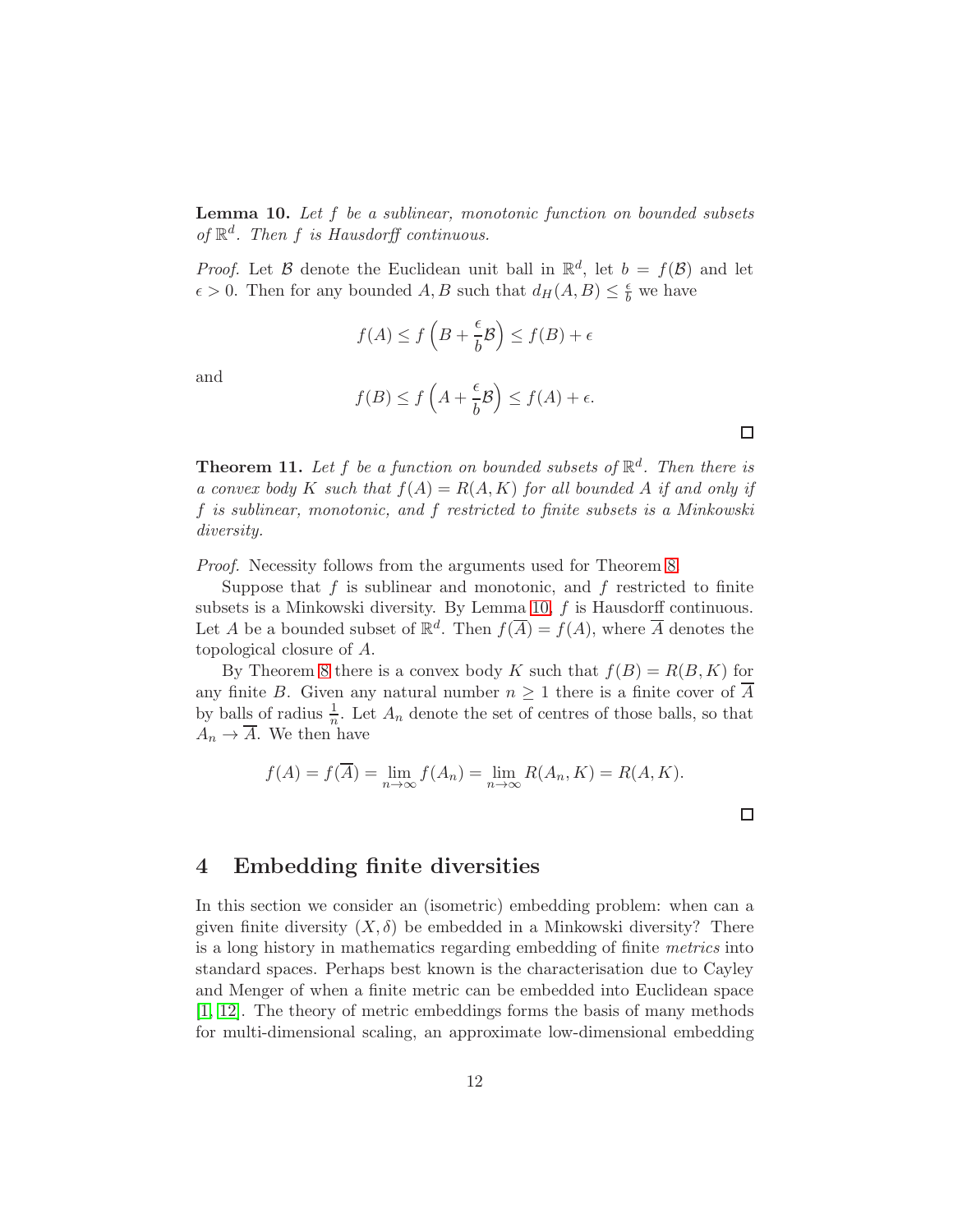designed specifically for data reduction and representation. Approximate embeddings have proven exceptionally useful for algorithm design and approximations (e.g.[\[22\]](#page-21-6)), work that has a direct analogue in the mathematics of diversities [\[10\]](#page-20-6).

Formally, we say that a diversity  $(X, \delta)$  is *Minkowski-embeddable* if for some d there is a map  $\phi: X \to \mathbb{R}^d$  and a convex body K in  $\mathbb{R}^d$  such that

$$
\delta(A) = R(\phi(A), K)
$$

for all finite  $A \subseteq X$ . For the rest of this this section we shall focus on the embedding problem for *symmetric diversities*, that is, finite diversities  $(X, \delta)$ such that, for  $A, B \subseteq X, \delta(A) = \delta(B)$  whenever  $|A| = |B|$ , i.e. the value of the diversity of a set depends only upon the cardinality of the set [\[11\]](#page-20-12). In particular, we characterise when such a diversity is Minkowski-embeddable. As a corollary we show that not every diversity is Minkowski-embeddable

We start with some utility results on embeddings. For convenience, for the rest of this section we shall assume that  $X$  is a finite set. Note that if  $(X, \delta_1)$  and  $(X, \delta_2)$  are two diversities then  $(X, \delta_1 \vee \delta_2)$  denotes the diversity with

$$
(\delta_1 \vee \delta_2)(A) = \max{\{\delta_1(A), \delta_2(A)\}}
$$

for all  $A \subseteq X$ . To see that this is a diversity, note that for all  $A, B, C$  with  $B \neq \emptyset$  we have without loss of generality,

$$
(\delta_1 \vee \delta_2)(A \cup C) = \delta_1(A \cup C)
$$

so that

 $(\delta_1 \vee \delta_2)(A \cup C) \leq \delta_1(A \cup B) + \delta_1(B \cup C) \leq (\delta_1 \vee \delta_2)(A \cup B) + (\delta_1 \vee \delta_2)(B \cup C).$ 

#### <span id="page-12-0"></span>Proposition 12.

- (a) Let  $(X, \delta_1)$  and  $(X, \delta_2)$  be Minkowski-embeddable diversities, and  $\lambda >$ 0. Then both  $(X, \lambda \delta_1)$  and  $(X, \delta_1 \vee \delta_2)$  are Minkowski-embeddable.
- (b) Suppose that K is a convex body in  $\mathbb{R}^d$  and  $\phi : \mathbb{R}^d \to \mathbb{R}^d$  is a nondegenerate affine map. Then for all A we have  $R(\phi(A), \phi(K)) =$  $R(A, K)$ . Hence if there is an isometric embedding from  $(X, \delta)$  into  $(\mathbb{R}^d, K)$  then there is also an isometric embedding from  $(X, \delta)$  into  $(\mathbb{R}^d, \phi(K)).$
- (c) If  $(X, \delta)$  is Minkowski-embeddable and  $|A| = k + 1$ ,  $k \geq 2$ , then

$$
\delta(A) \le \frac{k}{(k+1)(k-1)} \sum_{a \in A} \delta(A \setminus \{a\}). \tag{2}
$$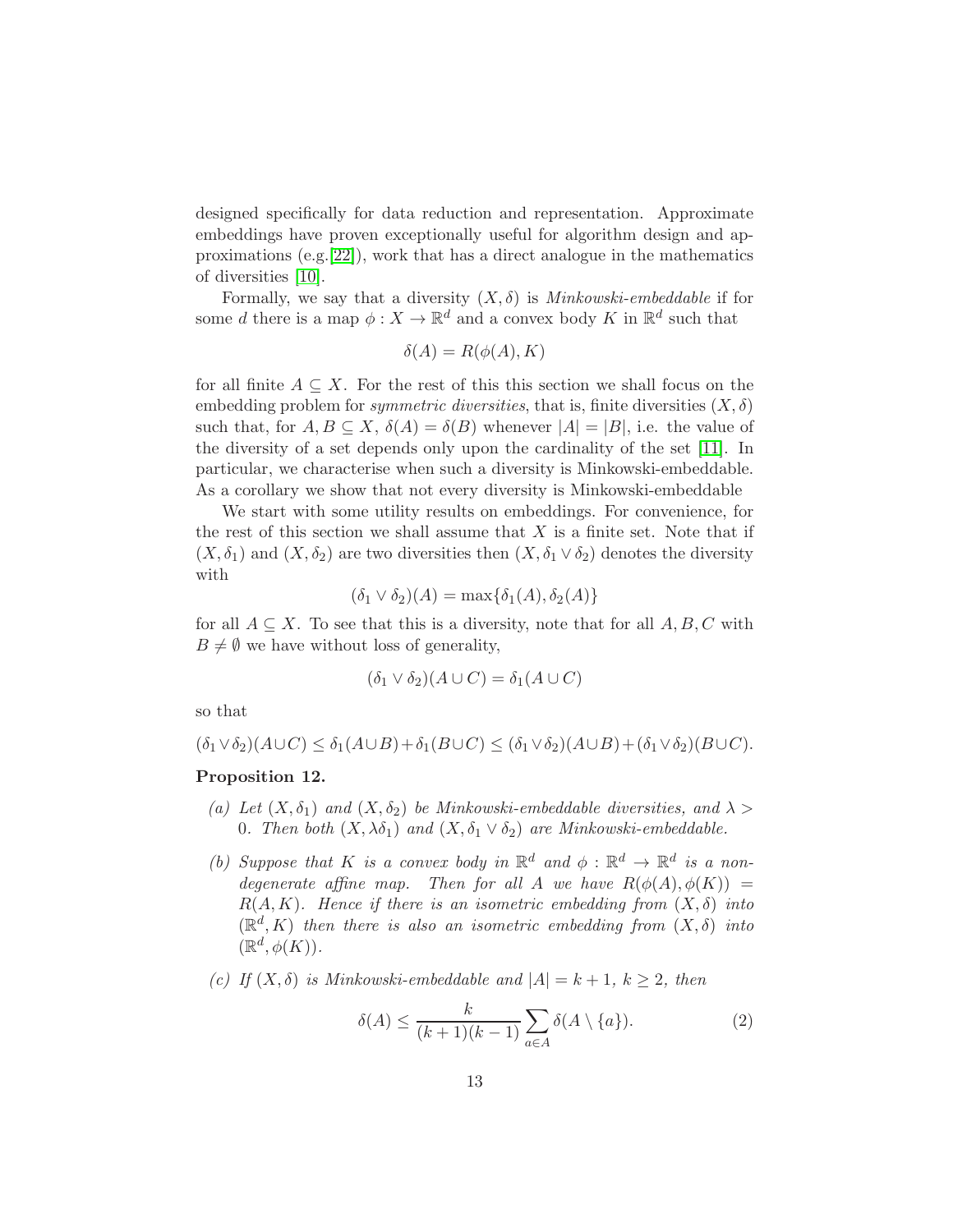*Proof.* (a) There are maps  $\phi_1: X \to \mathbb{R}^p$  and  $\phi_2: X \to \mathbb{R}^q$  and convex bodies  $K_1 \subset \mathbb{R}^p$  and  $K_2 \subset \mathbb{R}^q$  such that  $\delta_1(A) = R(\phi_1(A), K_1)$  and  $\delta_2(A) =$  $R(\phi_2(A), K_2)$  for all  $A \subseteq X$ .

Then for all  $A \subseteq X$  we have

$$
\lambda \delta_1(A) = R(\phi_1(A), \lambda^{-1}K_1)
$$

and by Proposition [4](#page-5-0)

$$
(\delta_1 \vee \delta_2)(A) = R(\phi_1(A) \times \phi_2(A), K_1 \times K_2).
$$

(b) If there are  $\lambda \geq 0$  and x such that  $A+x \subseteq \lambda K$  then  $\phi(A)+\phi(x) \subseteq \lambda \phi(K)$ so  $R(\phi(A), \phi(K)) \leq R(A, K)$ . Applying the inverse map gives equality. (c) There is a map  $\phi: X \to \mathbb{R}^d$  and a convex body K such that  $R(\phi(A), K) =$  $\delta(A)$ . Applying Proposition [3](#page-5-1) gives the result.  $\Box$ 

We now consider Minkowski-embeddability for a few key examples of symmetric diversities.

- **Proposition 13.** (a) The diversity  $(X, \delta)$  with  $\delta(A) = 1$  for all A with  $|A| > 1$  is Minkowski-embeddable.
	- (b) The diversity  $(X, \delta)$  with  $\delta(A) = |A| 1$  for all non-empty A is Minkowski-embeddable.
	- (c) Any diversity  $(X, \delta)$  with  $X = \{a, b, c\}$  and  $\delta(\{a, b\}) = \delta(\{a, c, \})$  $\delta({b, c}) = 1$  is Minkowski-embeddable.

*Proof.* (a) Let  $n = |X| - 1$ . Let K be the simplex with vertex set V given by the standard basis vectors in  $\mathbb{R}^n$  together with 0. Then for non-singleton subset  $V' \subseteq V$  we have  $R(V', K) = 1$ . Hence any bijection from X to V gives an isometric embedding.

(b) Let K be the same simplex as in (a) and now let V be the vertex set of  $-K$ . The proof of Theorem 4.1 in [\[2\]](#page-19-0) then gives  $R(V', K) = |V'| - 1$  for all non-empty subsets of  $V' \subseteq V$ . The result follows.

(c) Let  $x = \delta({a, b, c})$ . As  $(X, \delta)$  is a diversity,  $1 \le x \le 2$ . Let  $(X, \delta_1)$ be the diversity on X with  $\delta_1(A) = 1$  for all non-singleton  $A \subseteq X$  and let  $(X, \delta_2)$  be the diversity on X with  $\delta_2(A) = |A| - 1$  for all non-empty  $A \subseteq X$ . Then  $(X, \delta_1)$  and  $(X, \delta_2)$  are Minkowski-embeddable, and by Proposition [12](#page-12-0) (a) so is

$$
(X,\delta)=(X,\delta_1\vee(\tfrac{x}{2}\delta_2)).
$$

□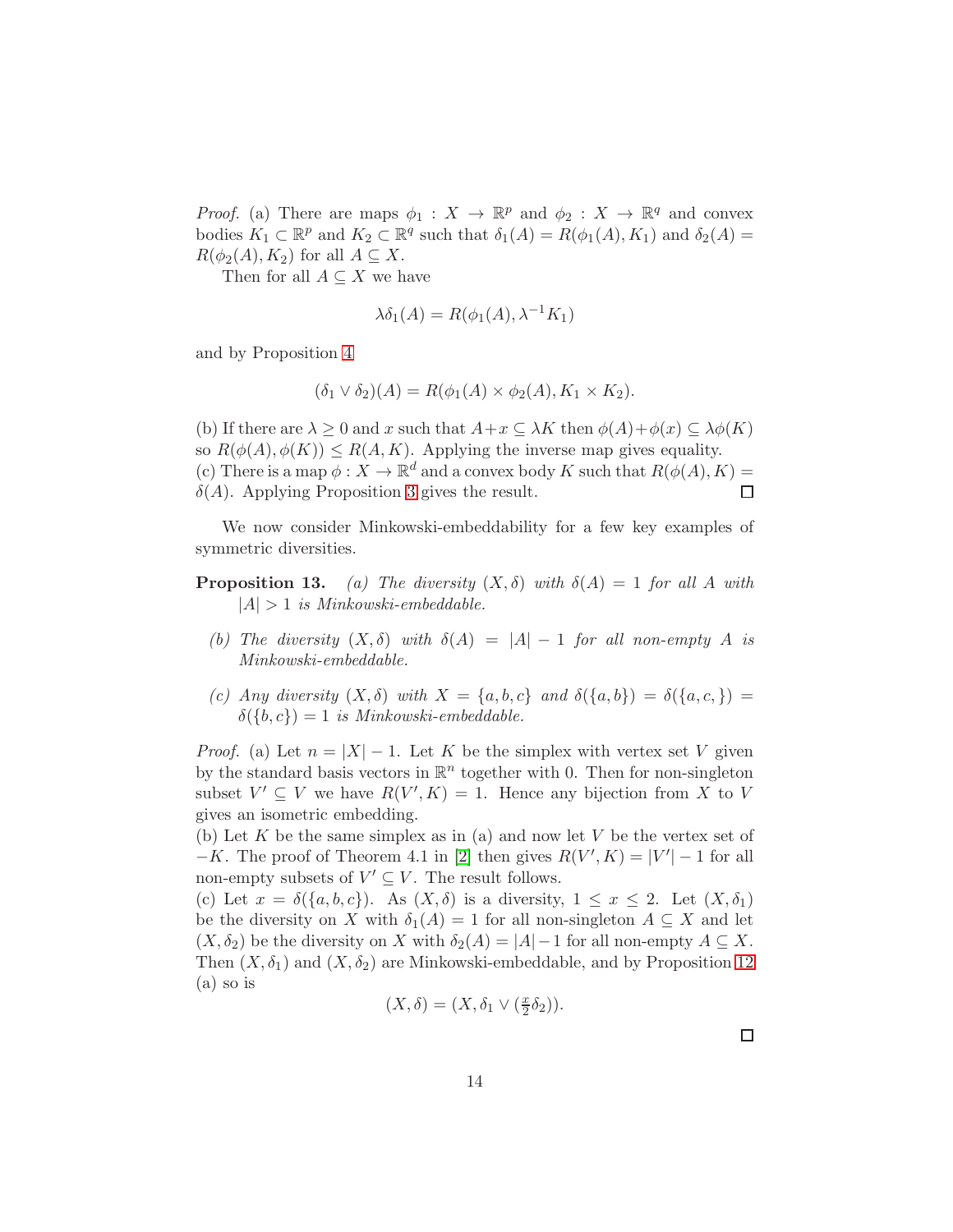We now give an exact characterization for when a symmetric diversity is Minkowski embeddable.

<span id="page-14-1"></span>**Theorem 14.** Let  $(X, \delta)$  be a symmetric diversity. Then  $(X, \delta)$  is Minkowskiembeddable if and only if

$$
\frac{\delta(A)}{\delta(A \cup \{a\})} \ge \frac{|A|}{|A|+1}
$$

for all  $A \subseteq X$  and  $a \in X$ .

*Proof.* As  $(X, \delta)$  is symmetric there is an f such that  $f(|A| - 1) = \delta(A)$ for all  $A \subseteq X$ . The result is then equivalent to showing that  $(X, \delta)$  is Minkowski-embeddable if and only if

<span id="page-14-0"></span>
$$
\frac{f(k-1)}{f(k)} \ge \frac{k-1}{k} \tag{3}
$$

for all  $1 \leq k \leq n-1$ .

Suppose first that  $(X, \delta)$  is Minkowski-embeddable. The inequality [\(3\)](#page-14-0) holds trivially when  $k = 1$ . Substituting  $\delta(A) = f(|A| - 1)$  and  $k = |A| - 1$ for  $|A| > 2$  into Proposition [12](#page-12-0) (c) gives

$$
f(k) \le \left(k - \frac{1}{k}\right)^{-1} (k+1) f(k-1) = \frac{k}{k-1} f(k-1).
$$

Now suppose  $(X, \delta)$  is a symmetric diversity and that  $\delta(A) = f(|A| - 1)$ for all A, where f satisfies equation [\(3\)](#page-14-0). Let  $X = \{x_1, x_2, \ldots, x_n\}$ . We prove for  $m = 1, 2, \ldots, n$  that  $(X, \delta)$  restricted to  $\{x_1, x_2, \ldots, x_m\}$  is Minkowskiembeddable, noting that this holds when  $m \leq 2$ .

Suppose  $n > 3$  and that  $(X, \delta)$  restricted to  $\{x_1, \ldots, x_{n-1}\}\$ is Minkowskiembeddable. For each  $i = 1, ..., n - 1$  define the diversity  $(X, \delta^{(i)})$  by

$$
\delta^{(i)}(A) = \begin{cases} f(|A| - 2) & \text{if } x_i, x_n \in A \\ f(|A| - 1) & \text{otherwise.} \end{cases}
$$

Then  $(X, \delta^{(i)})$  is equal to the diversity  $(\hat{X}, \hat{\delta})$  where x is identified as a copy of  $x_i$ . Hence each  $(X, \delta^{(i)})$  is Minkowski-embeddable.

Define the diversity  $(X, \delta^*)$  by

$$
\delta^*(A) = \max\{\delta^{(i)}(A) : i = 1, \dots, n-1\},\
$$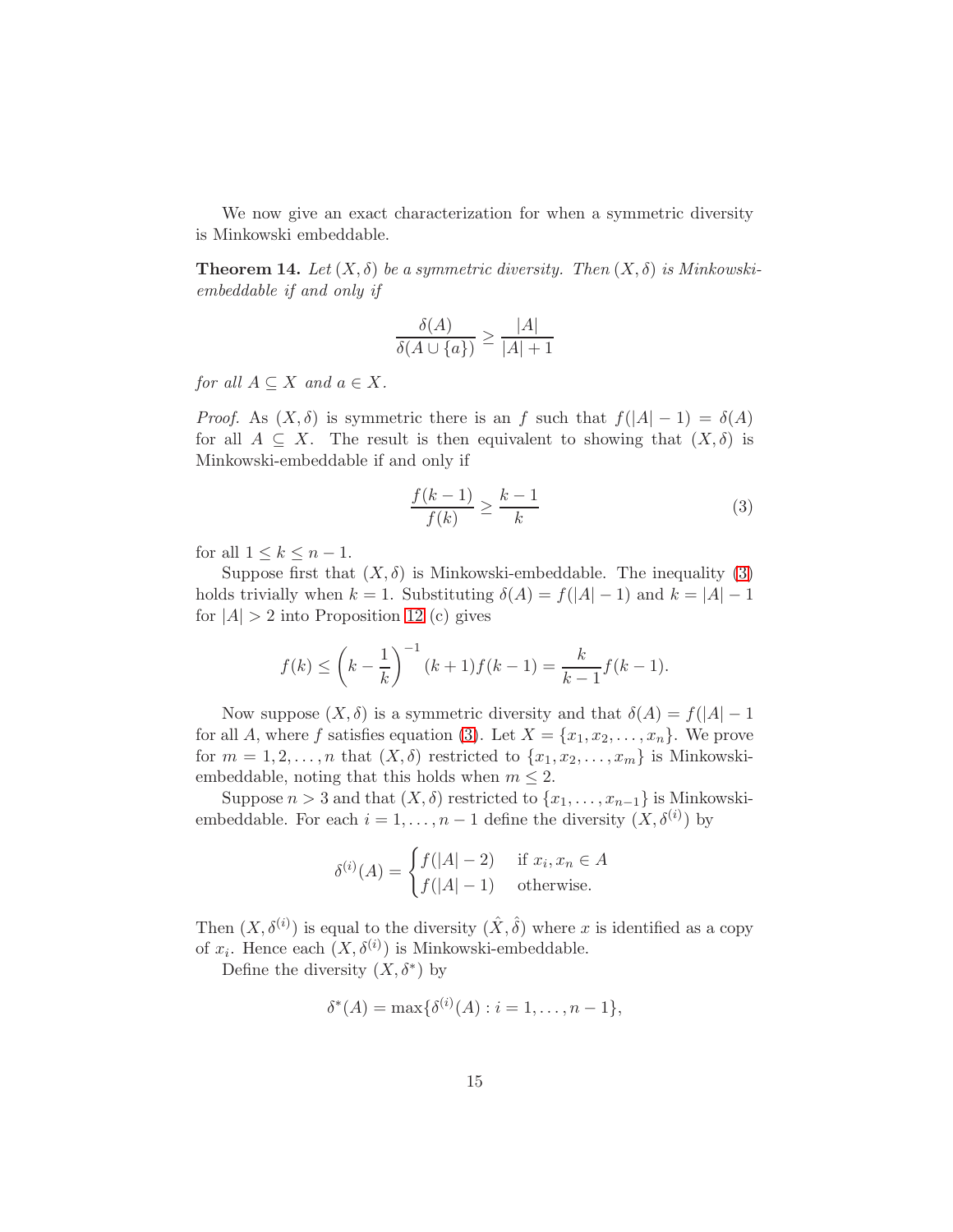so that

$$
\delta^*(A) = \begin{cases} f(|A| - 1) & \text{if } A \neq X \\ f(|A| - 2) & \text{if } A = X. \end{cases}
$$

By Proposition [12](#page-12-0) (a), the diversity  $(X, \delta^*)$  is Minkowski-embeddable.

Define the symmetric diversity  $(X, \delta^{(n)})$  by

$$
\delta^{(n)}(A) = \frac{|A| - 1}{n - 1} f(n - 1).
$$

Then  $(X, \delta^{(n)})$  is Minkowski-embeddable by Proposition [12](#page-12-0) (a) and Proposition 13 (b).

Applying Proposition [12](#page-12-0) (c) to  $(X, \delta^*)$  and then [\(3\)](#page-14-0) we have for  $A \neq X$ that

$$
\delta^*(A) \ge \frac{|A| - 1}{n - 2} f(|X| - 2)
$$
  
 
$$
\ge \frac{|A| - 1}{n - 2} \frac{n - 2}{n - 1} f(|X| - 1)
$$
  
=  $\delta^{(n)}(A)$ .

Hence for  $A \neq X$  we have

$$
\max\{\delta^*(A), \delta^{(n)}(A)\} = f(|A| - 1) = \delta(A)
$$

while

$$
\max\{\delta^*(X), \delta^{(n)}(X)\} = \max\{f(|X|-2), f(|X|-1)\} = f(|X|-1) = \delta(X).
$$

We have shown that  $(X, \delta)$  is the maximum of Minkowski-embeddable diversities and so it is Minkowski-embeddable by Proposition [12](#page-12-0) (a).  $\Box$ 

By considering the diversity on  $X = \{a, b, c, d\}$  with

$$
\delta(A) = \begin{cases} 2, & |A| = 4, \\ 1, & 2 \le |A| \le 3, \\ 0, & \text{otherwise,} \end{cases}
$$

and taking  $A = \{b, c, d\}$  in Theorem [14](#page-14-1) we immediately obtain

Corollary 15. There exists a diversity a set of four elements that is not Minkowski-embeddable.

We show later (Corollary [18\)](#page-18-0) that *every* diversity on three elements is Minkowski-embeddable.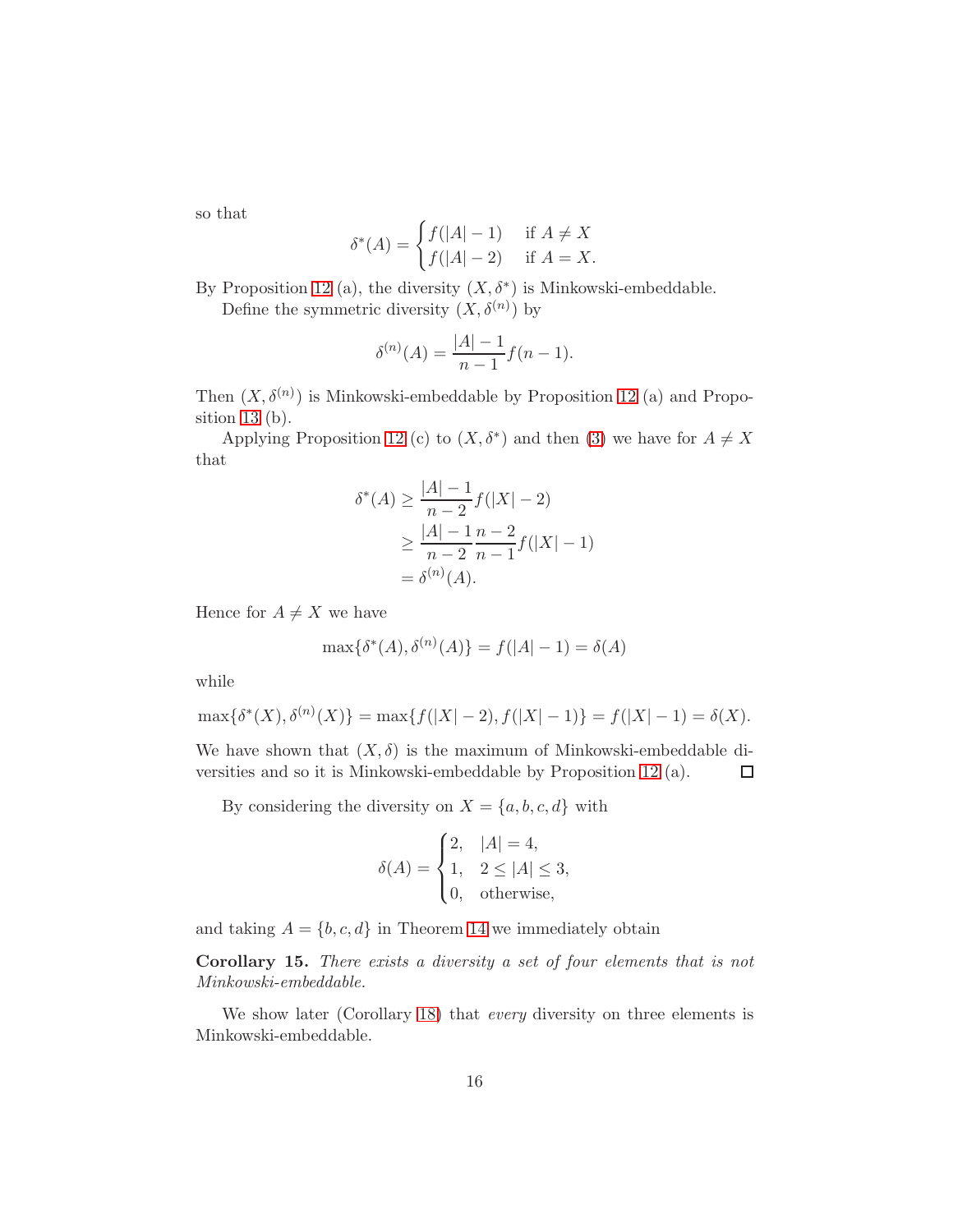# 5 Parallelotopes and simplices

We have shown that not every diversity is Minkowski-embeddable, and so the question now becomes one of characterizing which diversities are. In this section we characterize when we can embed the diameter and negativetype diversities defined in the introduction in terms of Minkowski diversities having kernals equal to parallelotopes and simplices, respectively.

We first consider diameter diversities.

**Theorem 16.** A finite diversity  $(X, \delta)$  can be embedded in a Minkowski diversity with kernel equal to some parallelotope if and only if  $(X, \delta)$  is a diameter diversity.

*Proof.* First note that if there is some such embedding then  $(X, \delta)$  is a diameter diversity by Proposition 3.4 of [\[2\]](#page-19-0).

Conversely, suppose that  $(X, \delta)$  is a diameter diversity, and  $X = \{x_1, x_2, \ldots, x_n\}.$ Let  $\phi: X \to \mathbb{R}^n$  be the standard Frechet embedding

$$
\phi: X \to \mathbb{R}^n : y \to (d(x_1, y), d(x_2, y), \dots, d(x_n, y))
$$

of the metric d induced by  $\delta$ . Then  $d(x, y) = ||\phi(x) - \phi(y)||_{\infty}$  for all  $x, y \in X$ . Let K be the unit cube in  $\mathbb{R}^n$ . For all  $A \subseteq X$  we have

$$
\delta(A) = \max_{a,b \in A} d(a,b)
$$
  
= 
$$
\max_{a,b \in A} ||\phi(a) - \phi(b)||_{\infty}
$$
  
= 
$$
\max_{i} \max_{a,b \in A} |\phi(a)_i - \phi(b)_i|
$$
  
= 
$$
R(A, K).
$$

 $\Box$ 

We now consider finite diversities of negative type, the diversity analogue of metrics of negative type [\[12\]](#page-20-11). Note that the cone of all diversities on a set X of cardinality n has dimension  $2^{n} - (n + 1)$ . The set of diversities of negative type forms a cone of the same dimension, indicating that an appropriately chosen 'random' diversity could have non-negative type with non-zero probability.

**Theorem 17.** A finite diversity  $(X, \delta)$  can be embedded in a Minkowski diversity with kernel equal to some simplex if and only if  $(X, \delta)$  has negative type.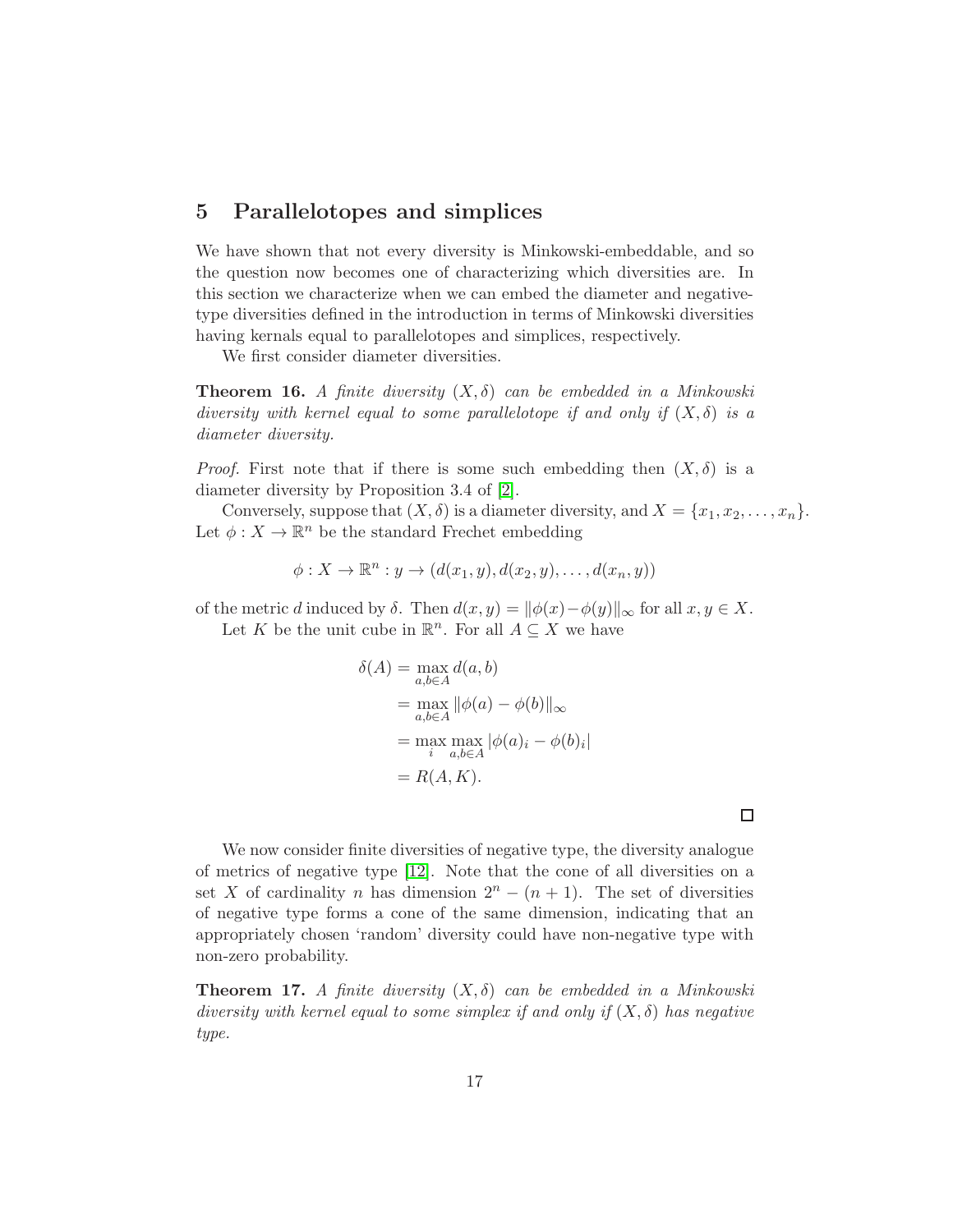*Proof.* From Theorem 7 of [\[32\]](#page-22-0),  $(X, \delta)$  is negative-type if and only if it can be embedded in  $(\mathbb{R}^d, \delta_{neg})$ , where  $d = 2^n - 1$  and

$$
\delta_{neg}(A) = \sum_{i=1}^{d} \max\{a_i : a \in A\} - \min\left\{\sum_{i=1}^{d} a_i : a \in A\right\}.
$$

Define the polytope

$$
K = -\text{conv}(0, e_1, e_2, \dots, e_d)
$$
  
=  $\{x \le 0 : \sum_{i=1}^d x_i \ge -1\}.$ 

Suppose  $\lambda = R(A, K)$ , so there is z such that  $A \subseteq \lambda K + z$ . Then for all  $a \in A$  we have  $\sum_{i=1}^{d} (a_i - z_i) \geq -\lambda$  and  $a - z \leq 0$ . Hence

$$
\lambda \ge \sum_{i=1}^d z_i - \sum_{i=1}^d a_i
$$
  
\n
$$
\ge \sum_{i=1}^d \max\{a_i : a \in A\} - \min_{a \in A} \sum_{i=1}^d a_i
$$
  
\n
$$
= \delta_{neg}(A).
$$

Now suppose  $\lambda = \delta_{neg}(A)$ . Let  $z_i = \max\{a_i : a \in A\}$  so that  $a - z \leq 0$  for all  $a \in A$ . Furthermore

$$
-\lambda = -\sum_{i=1}^{k} z_i + \min\left\{\sum_{i=1}^{k} a_i : a \in A\right\}
$$
  

$$
\leq -\sum_{i=1}^{k} z_i + \sum_{i=1}^{k} a_i \quad \text{for all } a \in A
$$

so that  $a - z \in \lambda K$  for all  $a \in A$  and  $R(A, K) \leq \delta_{neq}(A)$ .

We have shown that  $(X, \delta)$  is of negative type if and only if it can be embedded into a Minkowski-diversity with kernel equal to the particular simplex  $K$ . The theorem now follows from Proposition [12\(](#page-12-0)b) and the fact that every simplex in  $\mathbb{R}^d$  can be transformed into another by a non-degenerate affine map.

 $\Box$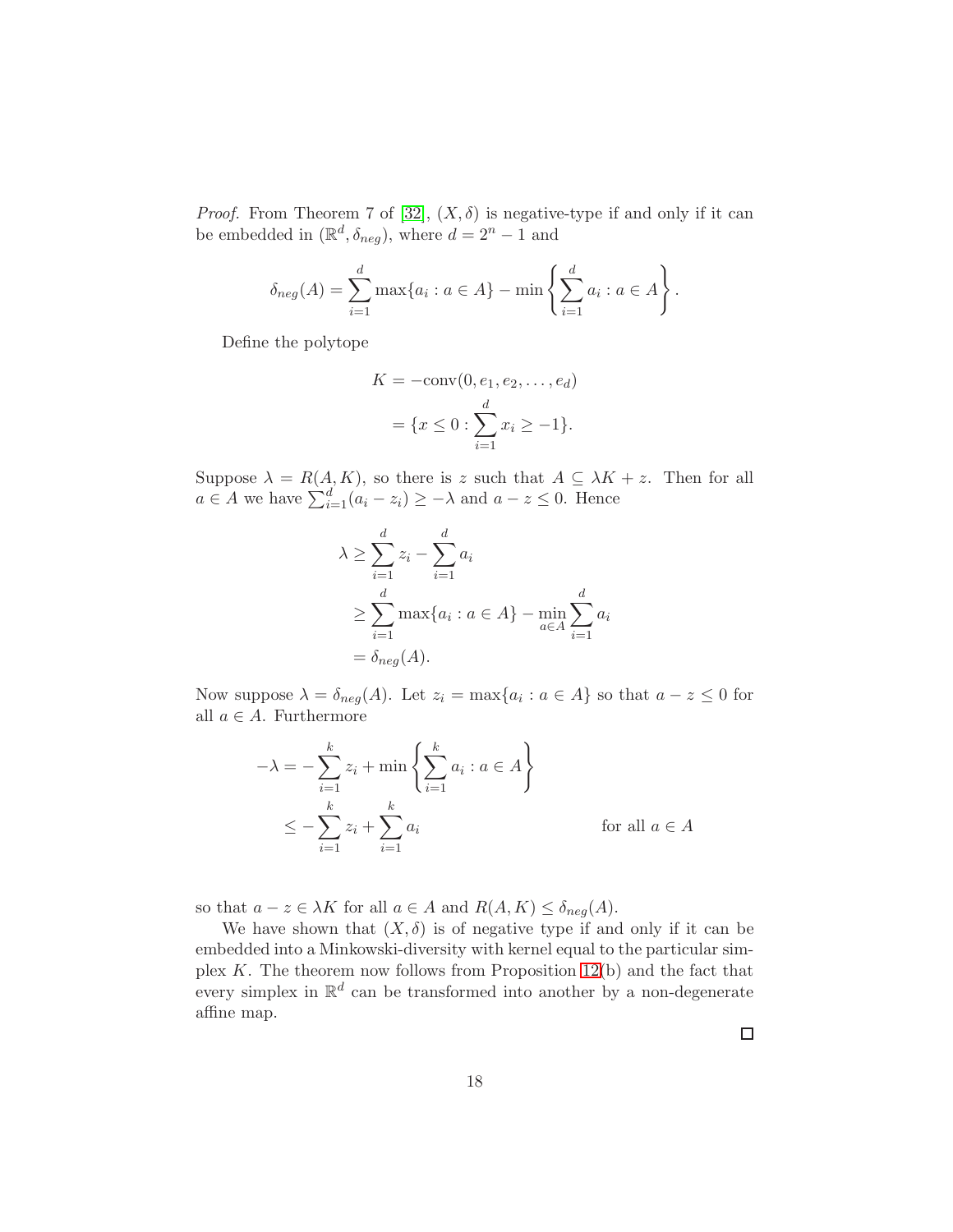The last theorem immediately implies that two further classes are Minkowskiembeddable.

<span id="page-18-0"></span>**Corollary 18.** If  $\delta$  is diversity on three elements or a finite diversity that can be embedded in  $L_1$ , then  $\delta$  is Minkowski-embeddable.

*Proof.* All three-element diversities and  $L_1$ -embeddable diversities have negative type [\[32\]](#page-22-0). П

# 6 Open problems

We have characterised diversities and functions defined by the generalized circumradius  $R(A, K)$ , and established preliminary results on embedding finite diversities into these spaces. Our results suggest several avenues for further investigation.

First, is there a complete characterisation of when a finite diversity is Minkowski-embeddable? Indeed it is not even obvious which finite diversities can be embedded into *sublinear* diversities in  $\mathbb{R}^d$ .

A second related question is algorithmic in nature: Are there efficient algorithms for determining whether or not a finite diversity can be embedded in some dimension? Interestingly, we note that for the classical case of a circumradius, even though we do not know a characterization for Minkowski embeddability, we are able to give an efficient algorithm for deciding embeddability (for bounded dimension):

**Proposition 19.** Let  $(X, \delta)$  be a finite diversity such that  $\delta(A) = \max{\delta(A')}$ :  $|A'| \leq d+1$  for all  $A \subseteq X$ . There is a polynomial time algorithm to determine if  $(X, \delta)$  is Minkowski-embeddable in  $\mathbb{R}^d$  with K equal to the unit ball (i.e. as a circumradius).

*Proof.* If  $\delta_K$  is a Minkowski diversity with kernel equal to the Euclidean ball then its induced metric is Euclidean. Up to isometry of  $\mathbb{R}^d$  there is therefore a unique embedding  $\phi$  from X to  $\mathbb{R}^d$  which preserves the induced metric of  $(X, \delta)$ . To check that  $\phi$  embeds the entire diversity we need only determine the circumradii for subsets of size at most  $d+1$ , by Proposition [2.](#page-4-1) □

Another question is how to extend the embedding results to include distortion. Let  $(X_1, \delta_1)$  and  $(X_2, \delta_2)$  be two diversities. We say that a map  $\phi: X_1 \to X_2$  has distortion c if there are  $c_1, c_2 > 0$  such that  $c = c_1 c_2$  and

$$
\frac{1}{c_1}\delta_1(A) \le \delta_2(\phi(A)) \le c_2\delta_1(A)
$$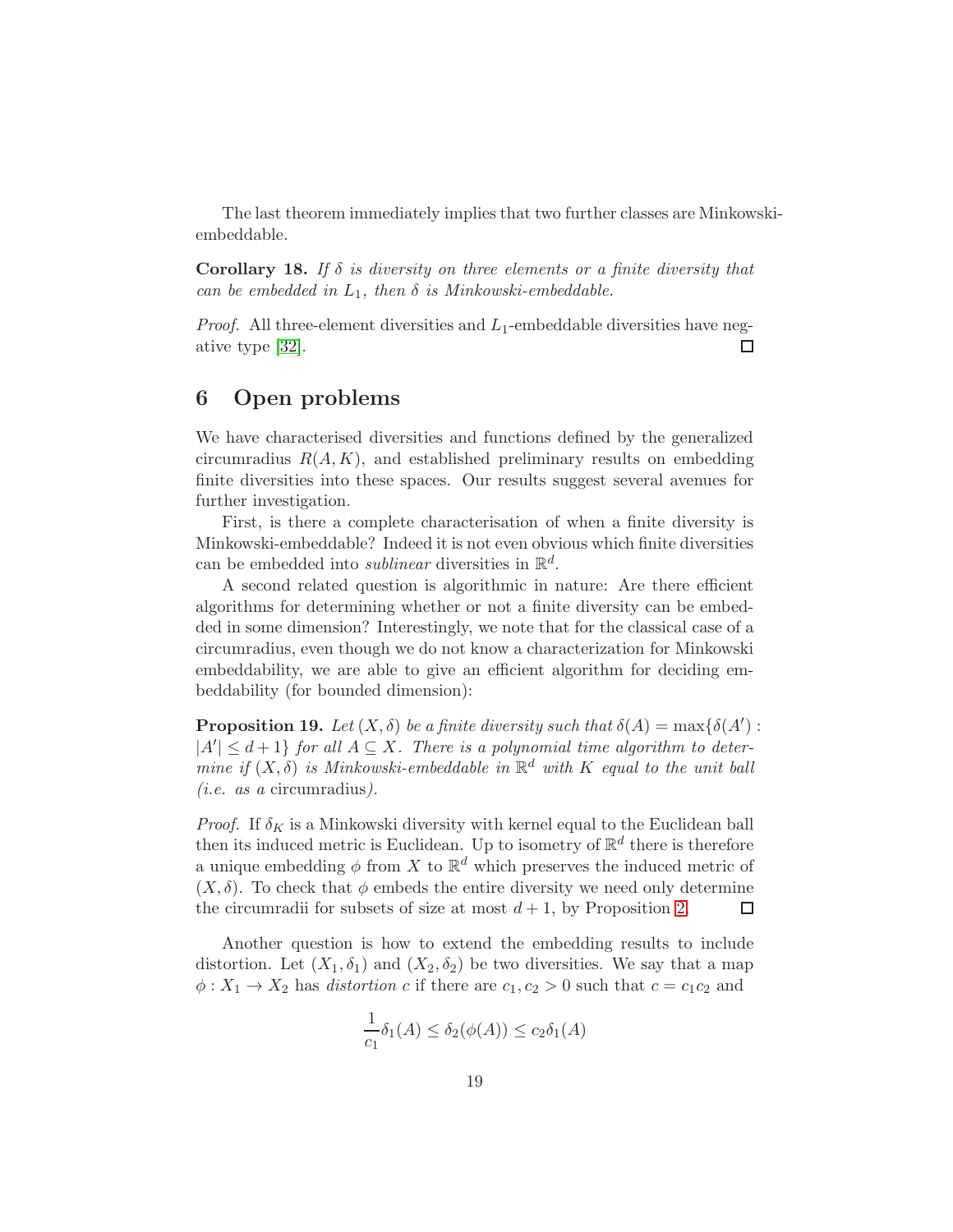for all finite  $A \subseteq X$ . Continuing the program of [\[22\]](#page-21-6), it is shown in [\[10\]](#page-20-6) that bounds on the distortion of embeddings from diversities into  $L_1$ -diversities provide approximation algorithms for hypergraph generalisations of sparsest cut. It was shown in [\[32\]](#page-22-0) that there are finite diversities of metric type which cannot be embedded into  $L_1$  without at least  $\Omega(\sqrt{\log |X|})$  distortion. This bound therefore holds for Minkowski-embeddable diversities. In general, questions concerning distortion seem intricately connected with core sets of the generalized circumradius [\[2\]](#page-19-0).

Apart from potential algorithmic gains it would be good to explore embeddings with distortion for diversities into Minkowski diversities with low dimension, simply for their use in visualisation and modelling of diversity type data.

#### Acknowledgements

We thank Pei Wu and Malcolm Jones for discussions and ideas which helped initiate this paper. PT is supported by an NSERC (Canada) Discovery Grant. DB, KTH and VM thank the Royal Society for its support.

# <span id="page-19-5"></span>References

- <span id="page-19-0"></span>[1] Blumenthal, L. M. Theory and Applications of Distance Geometry, 2nd ed. Chelsea Publishing Company, 1970.
- $[2]$  BRANDENBERG, R., AND KÖNIG, S. No Dimension-Independent Core-Sets for containment under homothetics. Discrete Comput. Geom. 49, 1 (Jan. 2013), 3–21.
- <span id="page-19-1"></span>[3] BRANDENBERG, R., AND KÖNIG, S. Sharpening geometric inequalities using computable symmetry measures. Mathematika 61, 3 (Sept. 2015), 559–580.
- <span id="page-19-2"></span>[4] BRANDENBERG, R., AND ROTH, L. Minimal containment under homothetics: a simple cutting plane approach. Computational Optimization and Applications 48, 2 (May 2009), 325–340.
- <span id="page-19-4"></span>[5] Bryant, D., Cioica-Licht, P., Clark, L. O., and Young, R. Inner products for convex bodies. J. Convex Anal. (in press) (2021).
- <span id="page-19-3"></span>[6] Bryant, D., Felipe, R., Toledo-Acosta, M., and Tupper, P. Lattice diversities. arXiv 2010.11442 (under submission), Oct. 2020.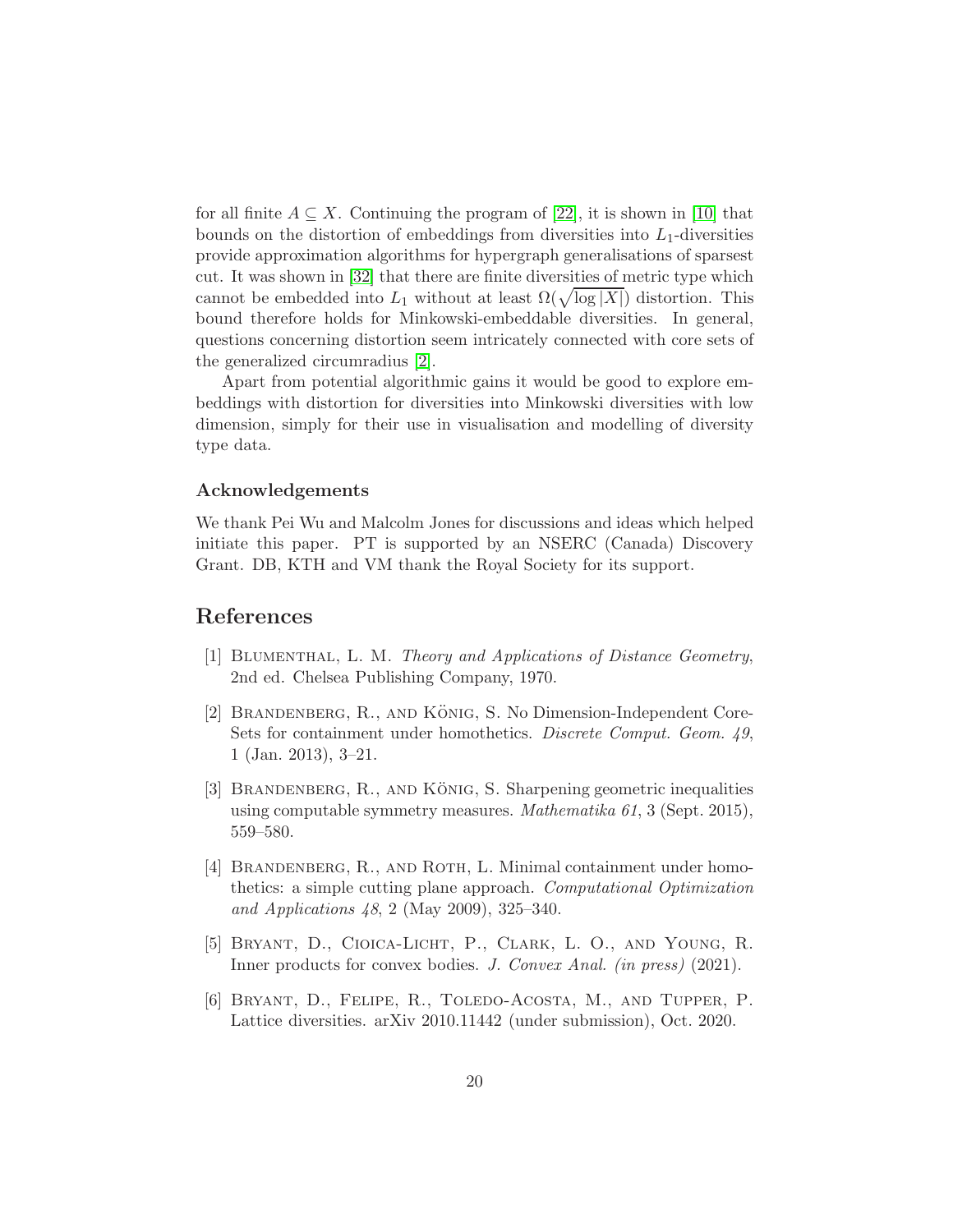- <span id="page-20-8"></span><span id="page-20-7"></span>[7] Bryant, D., Nies, A., and Tupper, P. A universal separable diversity. Analysis and geometry in metric spaces 5 (2017), 138–151.
- <span id="page-20-5"></span>[8] BRYANT, D., NIES, A., AND TUPPER, P. Fraïssé limits for relational metric structures. Journal of Symbolic Logic (in press) (2021).
- <span id="page-20-6"></span>[9] Bryant, D., and Tupper, P. F. Hyperconvexity and tight-span theory for diversities. Adv. Math. 231, 6 (Dec. 2012), 3172–3198.
- <span id="page-20-12"></span>[10] Bryant, D., and Tupper, P. F. Diversities and the geometry of hypergraphs. Discrete Math. Theor. Comput. Sci. 16, 2 (2014), 1–20.
- [11] Bryant, D., and Tupper, P. F. Constant Distortion Embeddings of Symmetric Diversities. Analysis and Geometry in Metric Spaces 4, 1 (2016), 326–335.
- <span id="page-20-11"></span><span id="page-20-10"></span>[12] DEZA, M. M., AND LAURENT, M. Geometry of Cuts and Metrics. Springer, 1997.
- [13] Dokania, P. K. High-order inference, ranking, and regularization path for structured SVM. PhD thesis, Université Paris Saclay (COmUE), May 2016.
- <span id="page-20-2"></span>[14] Gritzmann, P. Computational complexity of inner and outer j-radii of polytopes in finite-dimensional normed spaces. Math. Program. 59 (1993), 163–213.
- <span id="page-20-3"></span>[15] GRITZMANN, P., AND KLEE, V. Inner and outerj-radii of convex bodies in finite-dimensional normed spaces. Discrete  $\mathcal C$  Computational Geom- $\text{etry } 7, 3 (1992), 255-280.$
- <span id="page-20-4"></span>[16] GRITZMANN, P., AND KLEE, V. On the complexity of some basic problems in computational convexity: I. Containment problems. Discrete Mathematics 136, 1-3 (Dec. 1994), 129–174.
- <span id="page-20-9"></span>[17] HALLBÄCK, A. Metric model theory, Polish groups  $\mathcal{B}$  diversities. PhD thesis, Université de Paris, Oct. 2020.
- <span id="page-20-0"></span>[18] Jahn, T. Extremal radii, diameter and minimum width in generalized minkowski spaces. Rocky Mountain Journal of Mathematics 47, 3 (June 2017), 825–848.
- <span id="page-20-1"></span>[19] Jahn, T. Successive radii and ball operators in generalized minkowski spaces. Adv. Geom. 17, 3 (July 2017), 347–354.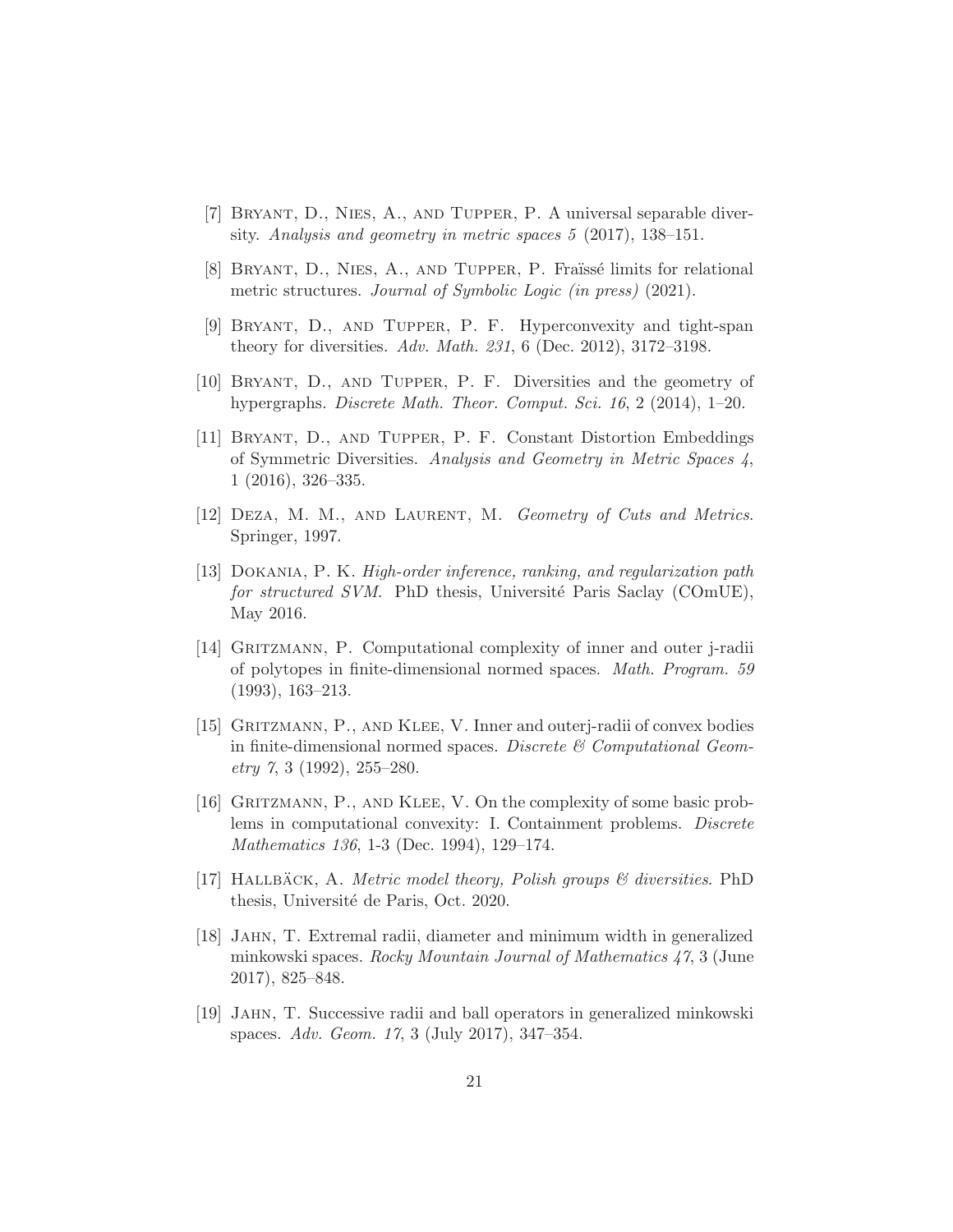- <span id="page-21-3"></span>[20] KIRK, W., AND SHAHZAD, N. Diversities. In Fixed Point Theory in Distance Spaces, W. Kirk and N. Shahzad, Eds. Springer International Publishing, Cham, 2014, pp. 153–158.
- <span id="page-21-8"></span>[21] Komodakis, N., Pawan Kumar, M., and Paragios, N. Hyper-Graphs inference through convex relaxations and move making algorithms: Contributions and applications in artificial vision. Found. Trends. Comput. Graph. Vis. 10, 1 (May 2016), 1–102.
- <span id="page-21-6"></span>[22] Linial, N., London, E., and Rabinovich, Y. The geometry of graphs and some of its algorithmic applications. Combinatorica 15, 2 (1995), 215–245.
- <span id="page-21-1"></span>[23] MERINO, B. G., JAHN, T., AND RICHTER, C. Uniqueness of circumcenters in generalized minkowski spaces. Journal of Approximation Theory 237 (Jan. 2019), 153–159.
- <span id="page-21-2"></span>[24] PETER, G. A., AND VICTOR, K. B. On the complexity of some basic problems in computational convexity: I. containment problems . ELSEVIER Discrete Mathematics 136 (1994), 129174.
- <span id="page-21-5"></span><span id="page-21-4"></span>[25] PIATEK, B. On the gluing of hyperconvex metrics and diversities.  $Ann.$ Univ. Paedagog. Crac. Stud. Math. 13, 1 (Dec. 2014), 65–76.
- <span id="page-21-11"></span>[26] Poelstra, A. On the topological and uniform structure of diversities. J. Funct. Spaces Appl. 2013 (Oct. 2013).
- <span id="page-21-9"></span>[27] Schneider, R. Convex bodies: the Brunn–Minkowski theory. Cambridge University Press, Cambridge, 2014.
- <span id="page-21-10"></span>[28] STEEL, M. Tracing evolutionary links between species. Am. Math. Mon. 121, 9 (Nov. 2014), 771–792.
- [29] STEEL, M. Chapter 6: Continuous phylogenies and distance-based tree reconstruction. In Phylogeny. Society for Industrial and Applied Mathematics, Philadelphia, PA, Sept. 2016, pp. 111–145.
- <span id="page-21-0"></span>[30] Sylvester, J. J. A question in the geometry of situation. Quarterly Journal of Pure and Applied Mathematics 1, 1 (1857), 79–80.
- <span id="page-21-7"></span>[31] TOLEDO ACOSTA, G. M. Generalizaciones Sobre la Noción de Diversidad. PhD thesis, Centro de Investigación en Matemáticas A.C., 2016.